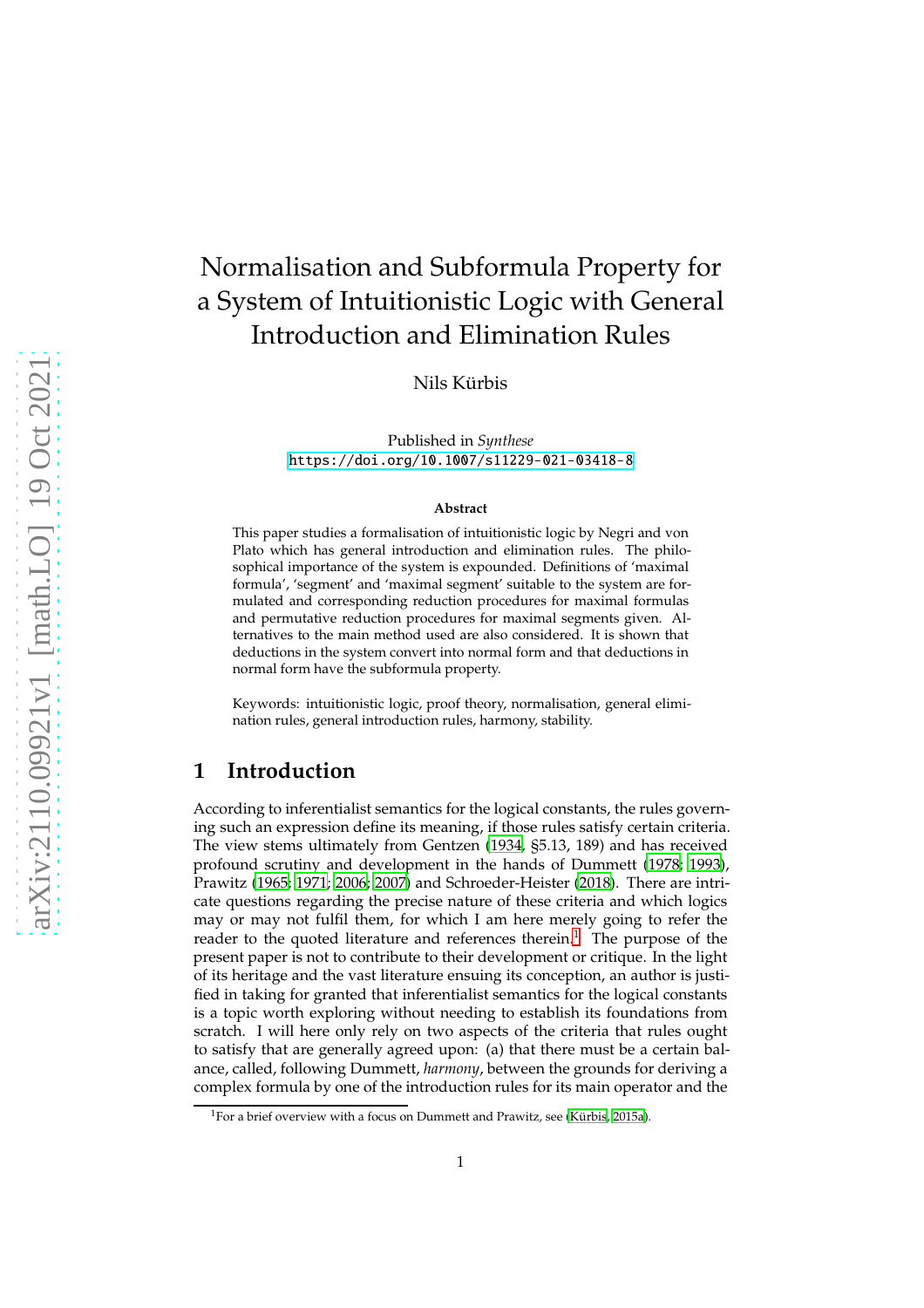consequences of using such a formula as the major premise of an elimination rule; (b) that deductions in a formalisation of logic in natural deduction ought to be subject to a *normalisation theorem* which establishes that any formula that is the conclusion of an introduction rule and major premise of an elimination rule (for its main connective) may be removed from a deduction. (b) is generally regarded as a necessary condition for (a). A little more precisely, a deduction is in *normal form* if (i) it contains no *maximal formula*, that is a formula that is the conclusion of an introduction rule and the major premise of an elimination rule (for its main connective); and (ii) no *maximal segment*, that is a sequence of formulas of the same shape arising from the applications of certain rules the last of which is major premise of an elimination rule.<sup>[2](#page-1-0)</sup> The normalisation theorem for a system establishes that any deduction in it can be transformed into a deduction in normal form. A deduction has the *subformula property* iff any formula that occurs on it is a subformula of either an undischarged assumption or of the conclusion. If deductions in normal form have the subformula property, then for every deduction in the system, there is one with the subformula property. Details and precise definitions to follow in due course. The present paper proves a normalisation theorem for a system of intuitionistic logic by Negri and von Plato [\(2001,](#page-24-6) 216f) that captures aspect (a) of inferentialist semantics for the logical constants particularly neatly. It also satisfies aspect (b). Negri and von Plato do not prove normalisation for their system directly, but observe that it follows by translation into sequent calculus, a special case of a cut elimination theorem proved for a system of multiple conclusion sequent calculus by restriction to single conclusions, and translation back into natural deduction [\(Negri and von Plato, 2001](#page-24-6), 215). The subformula property follows therefrom. The contribution of the present paper is to provide a direct proof of normalisation for their system, which raises interesting issues and requires new techniques. Major consequences of normalisation, such as the subformula property and consistency, are also drawn.

Negri and von Plato's system has some quite original features. The introduction rules for a connective ∗ are formulated in terms of the discharge of assumptions of the form *A* ∗ *B*, and every rule of the system is one that allows the derivation of an arbitrary formula from side-deductions of that formula and some further premises, as is the case with disjunction elimination in Gentzen's system. The difference between introduction and elimination rules lies in whether a formula with the connective governed by the rules as main operator is discharged above a side-deduction required for an application of the rule or whether such a formula is a premise of the rule.

Deductions in Gentzen's formalisation of intuitionistic logic in natural de-

<span id="page-1-0"></span><sup>&</sup>lt;sup>2</sup>I will, as best as readability allows, distinguish occurrences of formulas in deductions from a more abstract notion of formula that applies to formulas of the same shape or form, as it is customary to say. The latter could also be referred to as formula types, the former as their tokens. For brevity, by 'formula' I often mean an occurrence of a formula, but I will be explicit about the distinction where this aids understanding. There are also schematic formulas and their instances, which may or may not be formulas of the same shape, by which the general statement of a rule of inference is distinguished from its application in a deduction: the former uses schematic formulas and specifies the common form of all its instances, the latter have formula occurrences as their premises and conclusions and are used in the construction of deductions. I will thus speak of rules as well as of their applications, but for the sake of brevity by 'rule' I will often mean an application of a rule. This clarification and the ensuing greater precision in the use of terminology was added at the request of previous readers of this paper.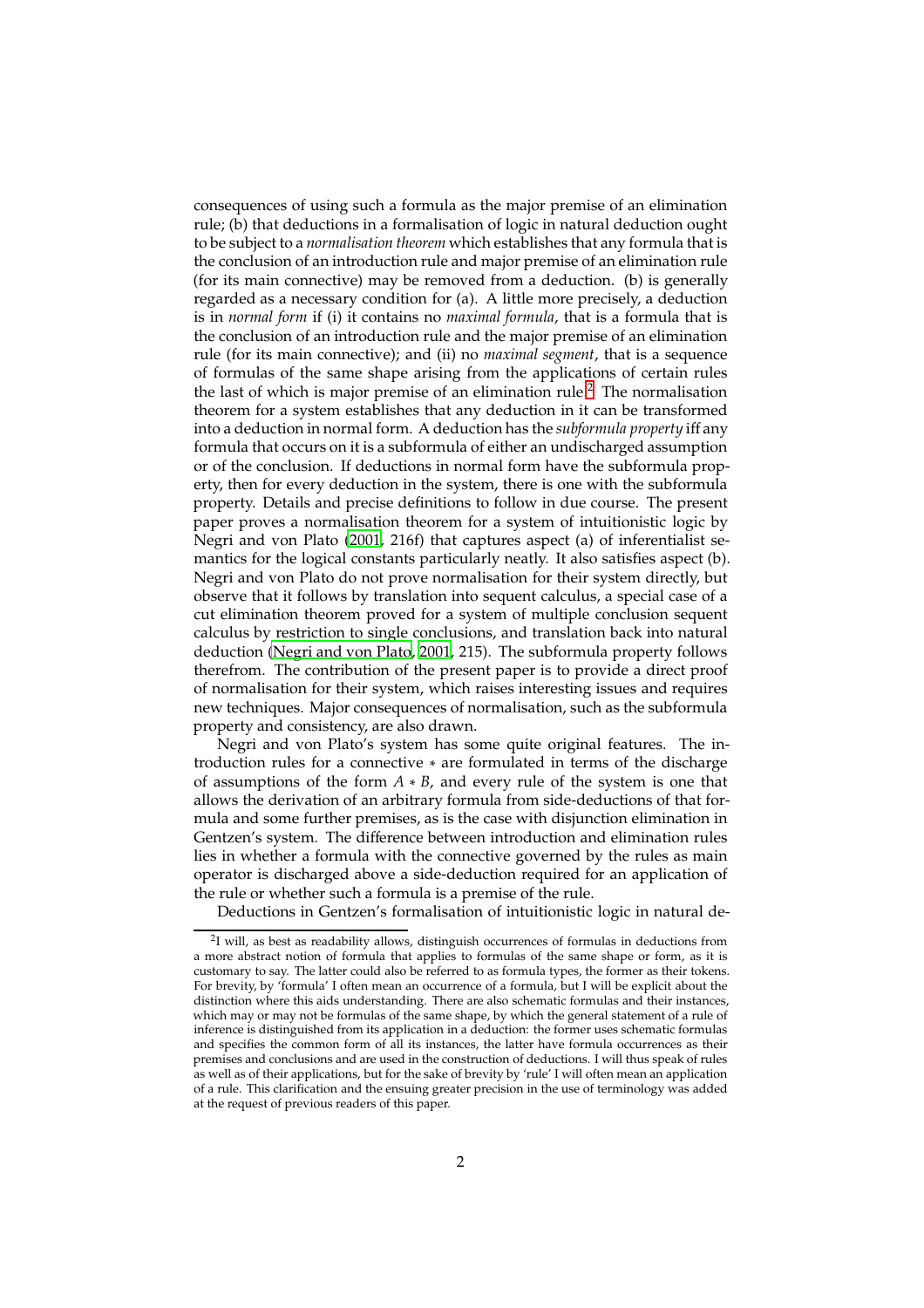duction can be brought into normal form and these deductions have the sub-formula property. This was shown by [Prawitz \(1965,](#page-24-0) Ch. IV).<sup>[3](#page-2-0)</sup> Normalisation is a subtle process, and changing any rules in a system immediately raises the question whether both properties still hold for deductions after the modification.

The present paper answers this question in the positive for Negri's and von Plato's formalisation of intuitionistic logic. To do so it is necessary to adjust the definition of 'maximal formula', 'segment' and 'maximal segment' given by Prawitz, and accordingly to reformulate the reduction procedures to remove maximal formulas and maximal segments from deductions. This is new to the literature. The discussion in the main part of the paper is restricted to propositional logic. The conclusion considers suitable rules for the universal and existential quantifiers and equality, some of which are also new, and gives reduction procedures for maximal formulas with these expressions as main operators.

## **2 General Elimination and Introduction Rules: Philosophical Considerations**

Gentzen initially considers introduction and elimination rules for a primitive negation operator [\(Gentzen, 1934,](#page-23-0) 186), but then observes that, as ¬*A* can be defined as *A* ⊃ ⊥, they may be omitted [\(Gentzen, 1934,](#page-23-0) 189). The result is the system studied by [Prawitz](#page-24-0) [\(1965,](#page-24-0) Ch. IV):



The elimination rules exhibit a certain discrepancy. The conclusions of applications of ∨*E* and ⊥*E* can be any formula, whereas the conclusions of ∧*E* and ⊃*E* are subformulas of *A*  $\land$  *B* and *A*  $\supset$  *B*.

<span id="page-2-0"></span><sup>&</sup>lt;sup>3</sup>Von Plato has edited previously unpublished material of Gentzen's that shows that he had also proved these results for intuitionistic logic. See [\(von Plato](#page-24-7), [2008\)](#page-24-7) and [\(von Plato, 2017\)](#page-24-8). A referee points out that Raggio published normalisation theorems for Gentzen's systems around the same time as Prawitz and remarked that 'Gentzen has certainly had proofs' [\(Raggio](#page-24-9), [1965](#page-24-9), 91) of these results. Raggio's proof uses an interesting technique different from the one by now well known through the work of Prawitz. His normal form theorem is also a little different from Prawitz's. Raggio's method removes all segments that end in the major premise of an elimination rule at once, if *all* their first formulas are concluded by an introduction rule or ⊥*E* (not restricted to atomic formulas).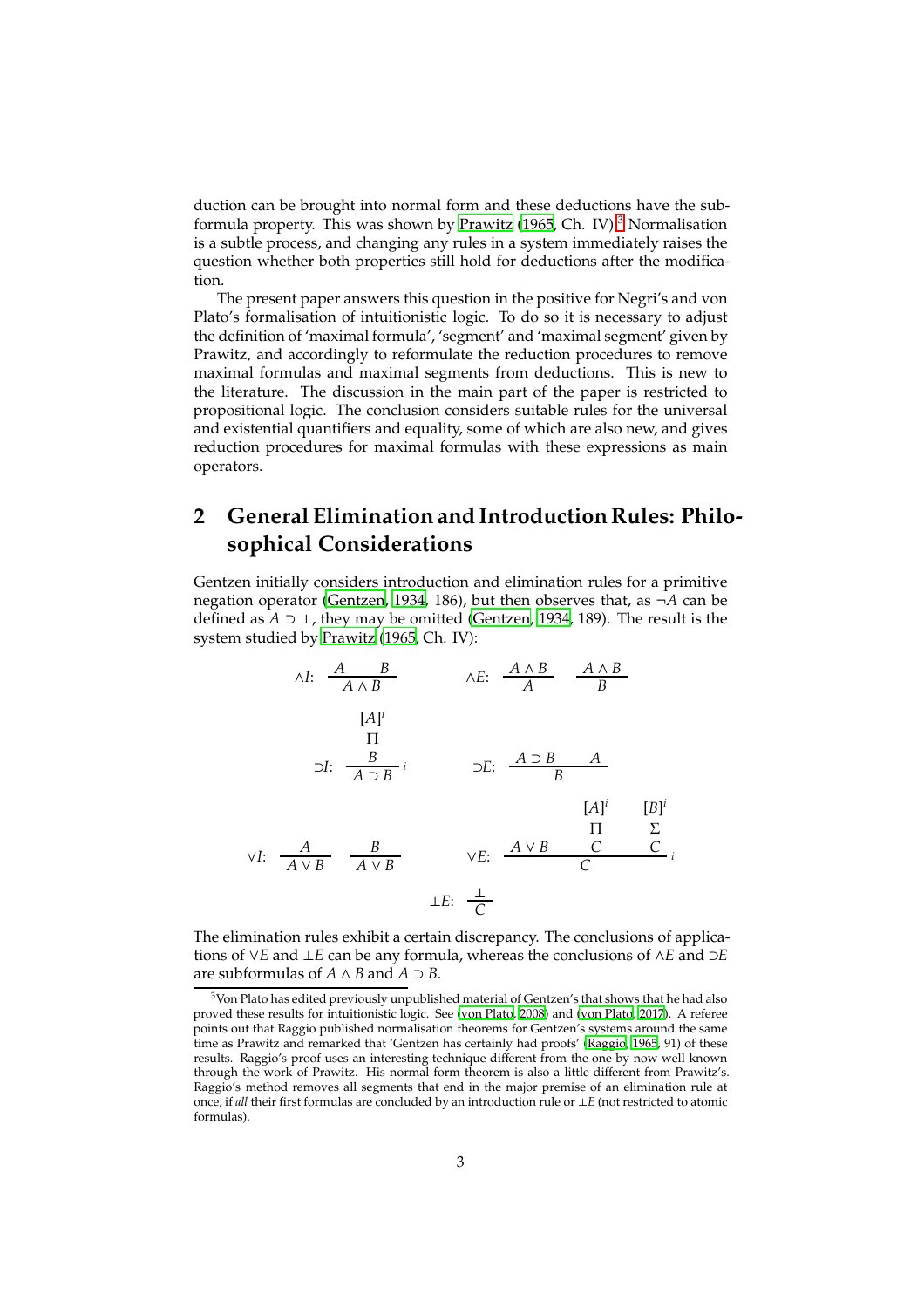The elimination rules for  $\vee$  and  $\perp$  do indeed belong in the same class: applying ∨*E* requires two side-deductions, which also provide the conclusion of the rule, in which assumptions are discharged that are proper subformulas of the major premise  $A ∨ B$ . ⊥ has no proper subformulas, and correspondingly its elimination rule requires no side-deductions.[4](#page-3-0)

The discrepancy is eradicated in systems of natural deduction with *general elimination rules* [\(von Plato](#page-24-10), [2001\)](#page-24-10), which have alternative elimination rules for ∧ and ⊃ that are in the same class as those for ∨ and ⊥:

$$
[A]^i, [B]^i
$$
\n
$$
\Pi
$$
\n
$$
\wedge E: \begin{array}{ccc} & A \wedge B & C \\ \hline C & C & i \end{array} \qquad \supset E: \begin{array}{ccc} & A \supset B & A & C \\ \hline C & C & i \end{array}
$$

From now on, the labels '∧*E*' and '⊃*E*' refer to these two rules.

Harmony between the introduction and elimination rules governing a logical constant ∗ consists in a certain balance between the grounds for deriving a formula with ∗ as main operator as specified by its introduction rules and the consequences that may be derived from such a formula as specified by its elimination rules. Harmony has two aspects. One is that the grounds for deriving *A* ∗ *B* as specified by ∗*I* are balanced by its consequences as specified by ∗*E*; the other that the consequences of *A* ∗ *B* as specified by ∗*E* are balanced by its grounds as specified by ∗*I*.

Negri and von Plato explain that general elimination rules capture the thought that everything that follows from the grounds for deriving a formula *A* ∗ *B* follows from *A* ∗ *B*. They name the following principle after a comparable one put forward by [Prawitz \(1965,](#page-24-0) 33f):

**Inversion Principle**: *Whatever follows from the direct grounds for deriving a proposition must follow from that proposition*. [\(Negri and von Plato](#page-24-6), [2001](#page-24-6), 6ff)

In other words, all the consequences of the grounds of *A* ∗ *B* are consequences of *A* ∗ *B*. Here the consequences of a proposition are consequences of that proposition together with any minor premises, as in the case of ⊃*E* and ∨*E*.

General elimination rules thus capture one aspect of harmony. What about the other aspect? We should expect it to be captured by a converse of this inversion principle: everything that follows from *A* ∗ *B* follows from the direct grounds for deriving *A* ∗ *B*; all the consequences of *A* ∗ *B* are consequences of the grounds of *A* ∗ *B*. By analogy, this should be captured by the introduction rules for ∗. But it is not immediate how Gentzen's rules might do so.

It is, however, immediate for Negri's and von Plato's *general introduction rules* [\(Negri and von Plato, 2001,](#page-24-6) 217), which have the rather original feature that, instead of introducing formulas with a connective ∗ as main operator as the conclusion of the rule, they permit discharge of assumptions of that form:

$$
\begin{array}{cccc}\n[A \wedge B]^i & [A]^i & [A \supset B]^i \\
\hline\n\Pi & \Sigma & \Pi \\
\wedge I: & \xrightarrow{A} & B & C \\
\hline\nC & \xrightarrow{i} & \neg J: & \xrightarrow{B} & C \\
\end{array}
$$

<span id="page-3-0"></span><sup>4</sup>See (Kürbis, [2019b,](#page-24-11) Ch. 2.8) for further discussion of the classification of these rules.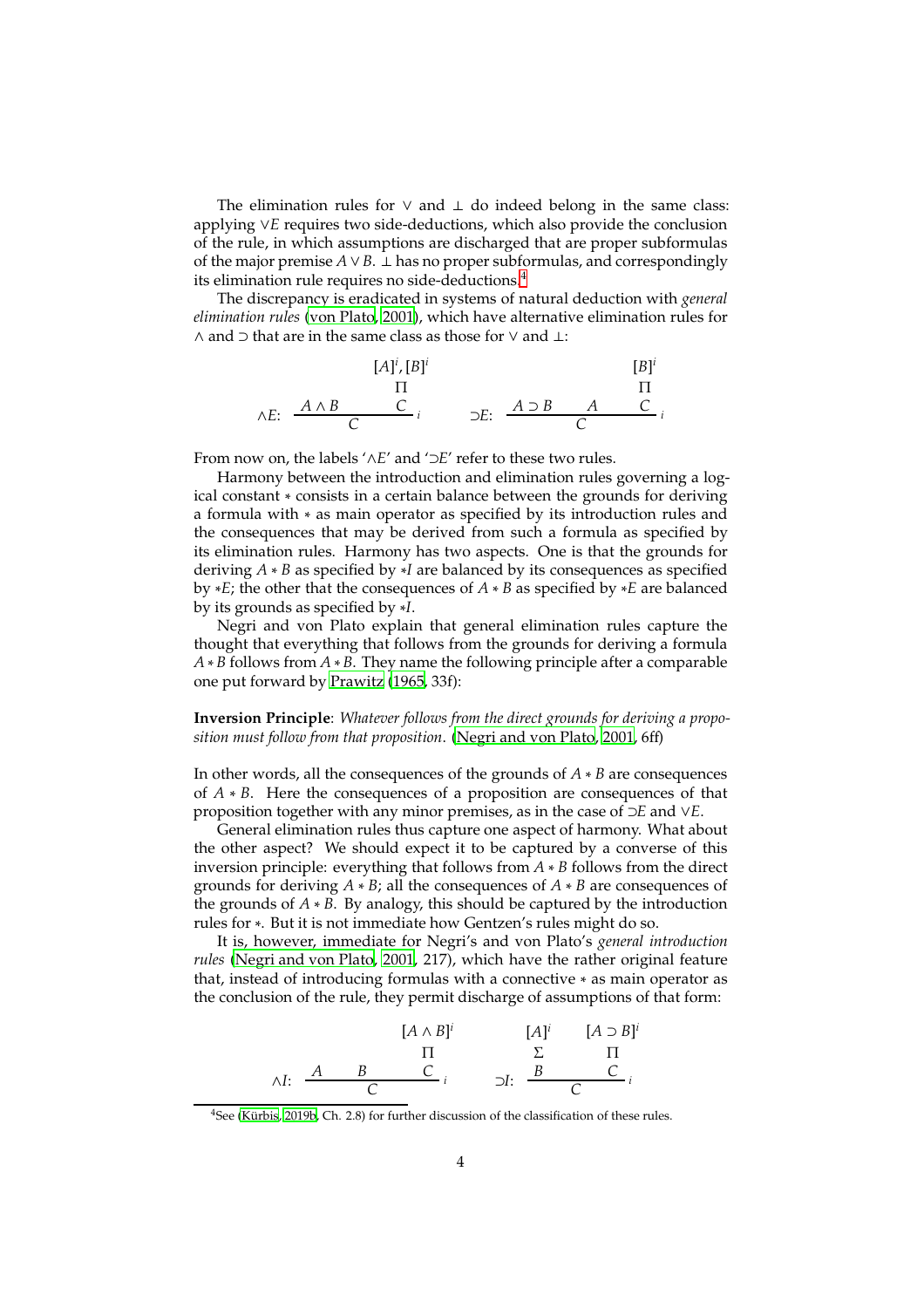

From now on, the labels ∧*I*, ⊃*I* and ∨*I* refer to these rules. They conform exactly to a converse of the inversion principle just quoted:

**Converse Inversion Principle**: *Whatever follows from a proposition must follow from the direct grounds for deriving that proposition*.

Milne, another major figure in inferentialist semantics, concurs, albeit that he prefers classical over intuitionistic logic [\(Milne, 2015\)](#page-24-12): he, too, proposes general introduction rules to capture harmony after having found the usual introduction rules stemming from Gentzen wanting in the light of considerations regarding the inversion principles.<sup>[5](#page-4-0)</sup>

General introduction and elimination rules, Negri and von Plato point out, exhibit a 'perfect symmetry', captured in the following principle:

*General introduction rules state that if a formula C follows from a formula A, then it already follows from the immediate grounds for A; general elimination rules state that if C follows from the immediate grounds for A, then it already follows from A.* [\(Negri and von Plato, 2001,](#page-24-6) 217)

A system in which general elimination rules are paired with general introduction rules thus has a good claim on capturing harmony and its converse, a requirement Dummett calls *stability* [\(Dummett, 1993,](#page-23-2) Ch. 13). According to Dummett, stability between introduction and elimination rules is a necessary condition for those rules to define the meaning of the logical constant they govern. Negri and von Plato's system is thus of some philosophical importance: it arguably captures stability between introduction and elimination rules more accurately than Gentzen's and Prawitz's systems of intuitionistic logic and consequently the systems around which inferentialist semantics has centred. Critics of harmony, therefore, had better look at the present system.

Negri and von Plato's system will be defined precisely in the next section.<sup>[6](#page-4-1)</sup> Gentzen's introduction and elimination rules for intuitionistic logic are easily derived from the general introduction and elimination rules (see below, p[.12\)](#page-9-0).

<span id="page-4-0"></span><sup>&</sup>lt;sup>5</sup>Milne formalised a system of classical logic with general introduction and elimination rules in which for every valid deduction, there is one with the subformula property [\(Milne](#page-24-13), [2010](#page-24-13)). This is rather unusual and a result of great importance. However, as my current purpose is not to adjudicate between classical and intuitionistic logic, I set Milne's system aside and focus on the logic favoured by Dummett and Prawitz. Milne's proof is model theoretic and not constructive. I establish his result proof-theoretically and constructively by means of normalisation in (Kürbis, [2021\)](#page-24-14), which can be read as a companion piece to the present paper. For the history of inversion principles, see [\(Moriconi and Tesconi](#page-24-15), [2008](#page-24-15)).

<span id="page-4-1"></span><sup>&</sup>lt;sup>6</sup>It is an intuitionistic version of Parigot's classical system of free deduction when written in natural deduction style [\(Parigot, 1992](#page-24-16)). The latter is a system of multiple conclusion sequent calculus. The present system results if Parigot's pair of right conjunction rules are replaced by a single rule variant, the primitive negation rules are replaced by a suitable rule for ⊥, the multiple conclusions are restricted to single conclusions in the most obvious way, and the result is transposed to the framework of natural deduction used here. This method is slightly simpler than the method by which Parigot constructs a more familiar version of natural deduction in sequent calculus style for classical logic from free deduction [\(Parigot](#page-24-16), [1992,](#page-24-16) 368).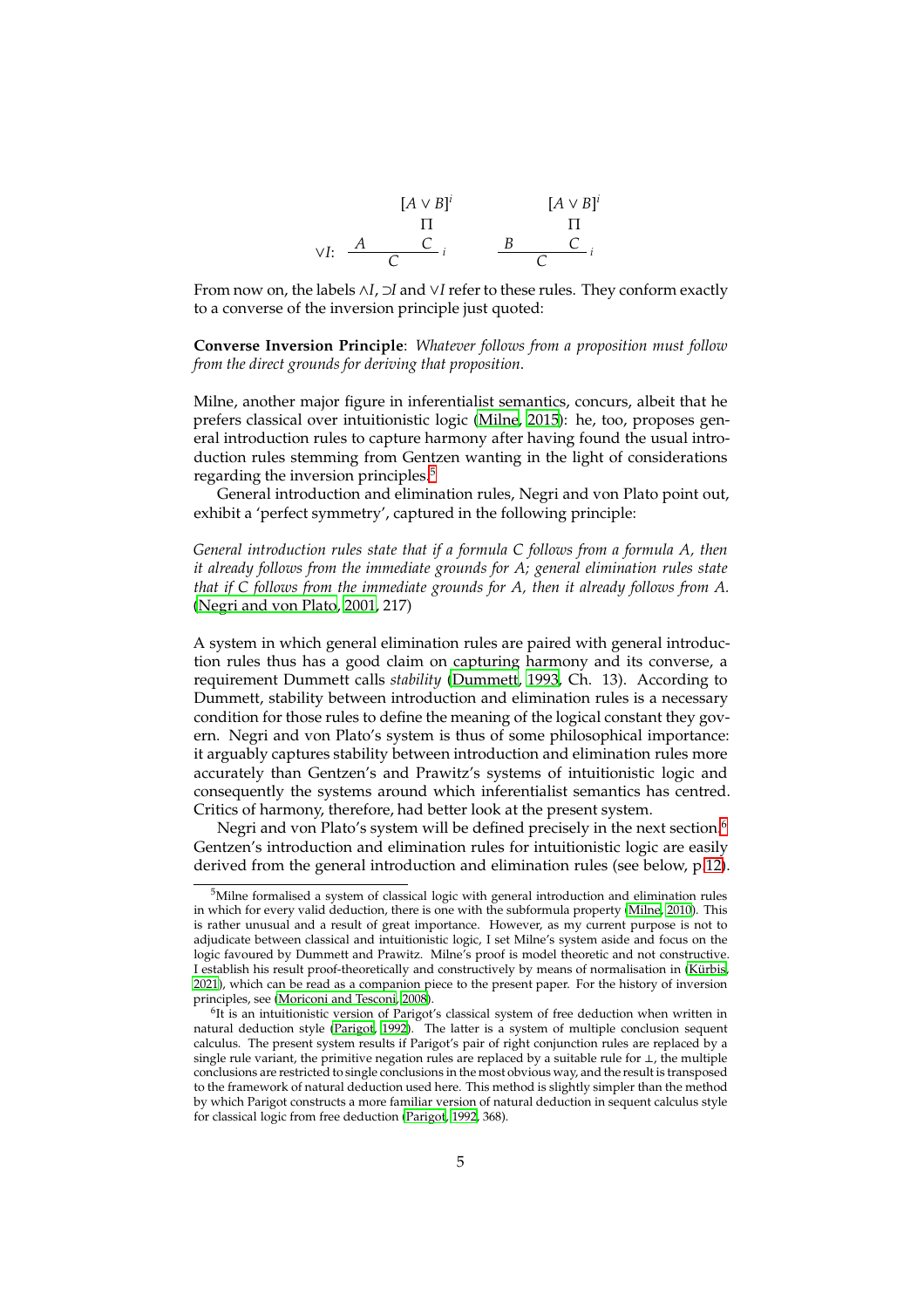Conversely, the general introduction and elimination rules are easily derived from Gentzen's rules. Thus it is a formalisation of intuitionistic propositional logic.

*Remark 1. Primitive Negation.* The following is a pair of general introduction and elimination rules for a primitive negation operator:

$$
[A]^{i} \qquad [A]^{i} \qquad [-A]^{i}
$$
  
\n
$$
\Pi \qquad \Sigma \qquad \Xi
$$
  
\n
$$
\neg I: \qquad \frac{B \qquad \neg B \qquad C}{C} \qquad i \qquad \neg E: \qquad \frac{\neg A \qquad A}{C}
$$

A familiar introduction rule for negation is derivable from ¬*I* by letting *C* be ¬*A* and Ξ empty, that is discharging ¬*A* straight after assuming it.

Notice that ¬*E* does indeed have the form of a general elimination rule. This can be seen by returning to treating ¬*A* as *A* ⊃ ⊥ and replacing ⊥ for *B* in ⊃*E*. As everything follows from ⊥, a side-deduction showing that the conclusion of the application of the rule follows from  $\perp$  is redundant. Analogously, treating ¬ as primitive again, ¬*E* could be supplemented by a side-deduction of *C* from two formulas  $B$  and  $\neg B$ , which is redundant for the same reason (make use of the option of discharging only one assumption of the side-deduction and chose it to be identical to the conclusion: this derives the rule ¬*E* above). These rules, however, are less satisfactory than those for the other connectives, as negation occurs in a premise of the introduction rule. This is often considered to be a shortcoming if rules are intended to define the meaning of a connective they govern, and for this reason it is preferable to define negation in terms of implication and *falsum*. [7](#page-5-0)

*Remark 2. Verum.* Dual to the *falsum* constant ⊥ is the *verum* constant ⊤. Its general introduction rule allows its discharge at any moment in the deduction:

$$
\begin{array}{c}\n[\top]^i \\
\qquad \Pi \\
\top I: \quad \frac{C}{C}i\n\end{array}
$$

⊤ has no elimination rule.

*Remark 3. Classical Logic.* Prawitz's formalisation of classical logic consists of Gentzen's rules for ∧ and ⊃ augmented by classical *reductio ad absurdum*:

$$
\begin{array}{c}\n[-P]^i \\
\Pi \\
\perp_C: \frac{\perp}{p}i\n\end{array}
$$

where *P* is an atomic formula.

The presence of this rule necessitates a restriction of the subformula property of deductions in normal form: allowance must be made for assumptions of

<span id="page-5-0"></span> $7$  For reflections on whether the meaning of negation is adequately defined by its usual rules, see  $(K$  urbis, [2015b](#page-24-17)). For an approach that justifies the negation of minimal logic, see  $(K$  urbis, [2019a](#page-24-18)).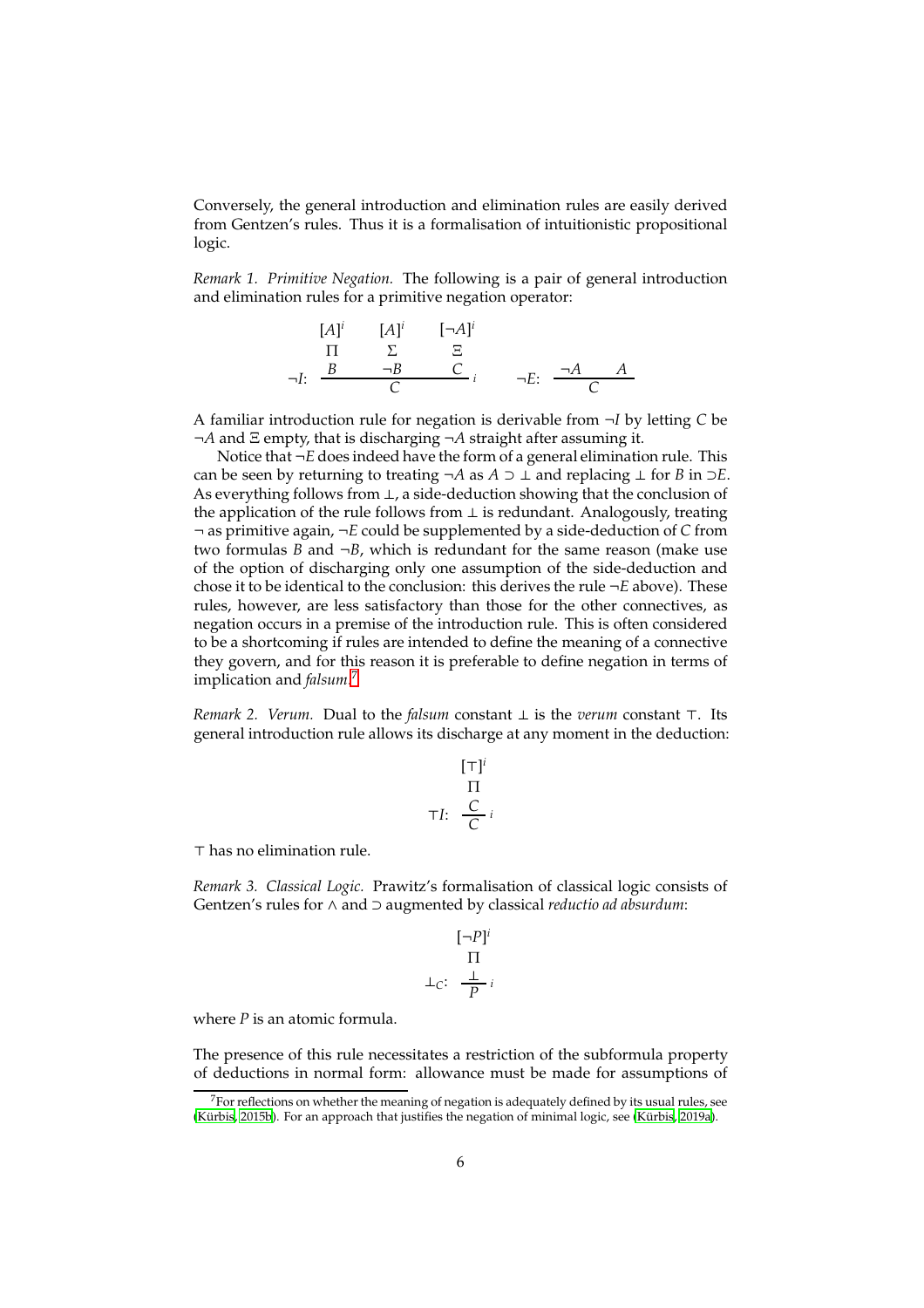the form ¬*P* that are discharged by classical *reductio ad absurdum* and formulas ⊥ concluded from them [\(Prawitz](#page-24-0), [1965,](#page-24-0) 42). Siders and von Plato prove a similar result for the full system of classical logic with general elimination rules [\(von Plato and Siders, 2012\)](#page-24-19).<sup>[8](#page-6-0)</sup>

### **3 Intuitionistic Propositional Logic**

This section contains a more precise characterisation of the system **I** of intuitionistic logic with general introduction and elimination rules. $9$  The following section is the main section of this paper with the proof of the normalisation theorem and its corollaries.

The definition of the language of **I** is standard.

**Definition 1 (Connective, Atomic Formula, Degree of a Formula)** ⊥, ⊃,∧and ∨ are the *connectives*. An *atomic formula* is one that contains no connective. The *degree* of a formula is the number of connectives occurring in it.

⊥, being a connective, is not an atomic formula, but a formula of degree 1.

Deductions in **I** have the familiar tree shape, with the (discharged or undischarged) assumptions at the top-most nodes or leaves and the conclusion at the bottom-most node or root. The conclusion of a deduction is said to depend on the undischarged assumptions of the deduction. Similar terminology is applied to subdeductions of deductions.

Assumptions are assigned *assumption classes*, (at most) one for each assumption, marked by a natural number, different numbers for different assumption classes. Formula occurrences of different types $^{10}$  $^{10}$  $^{10}$  must belong to different assumption classes. Formula occurrences of the same type may, but do not have to, belong to the same assumption class. Discharge of assumptions is marked by a square bracket around the formula: [*A*] *i* , *i* being the assumption class to which *A* belongs, with the same label also occurring at the application of the rule at which the assumption is discharged. Assumptions classes are chosen in such a way that if one assumption of an assumption class is discharged by an application of a rule, then it discharges all assumptions in that assumption class. Empty assumption classes are permitted: they are used in vacuous discharge, when a rule that allows for the discharge of assumptions is applied with no assumptions being discharged.

Upper case Greek letters  $\Sigma$ ,  $\Pi$ ,  $\Sigma$ , possibly with subscripts or superscripts, denote deductions. Often some of the assumptions and the conclusion of the deduction are mentioned explicitly at the top and bottom of Σ, Π, Ξ. Using the same designation more than once to denote subdeductions of a deduction means that these subdeductions are exact duplicates of each other apart from, possibly, the labels of the assumption classes: the deductions have the same structure and at every node formulas of the same type are premises and conclusions of applications of the same rules.

<span id="page-6-3"></span><span id="page-6-0"></span><sup>8</sup> In Milne's a system of classical logic, for every valid deduction, there is one with the *unrestricted* subformula property. In the light of the necessity to restrict the subformula property in other formulations of classical logic, this is a remarkable result, but, for reasons given in footnote [5,](#page-4-0) I will not investigate it any further here.

<sup>9</sup>The definition of deductions in **I** follows the format used by Troelstra and Schwichtenberg [\(2000](#page-24-20), Sec. 2.1.1).

<span id="page-6-2"></span><span id="page-6-1"></span><sup>10</sup>See footnote [2.](#page-1-0)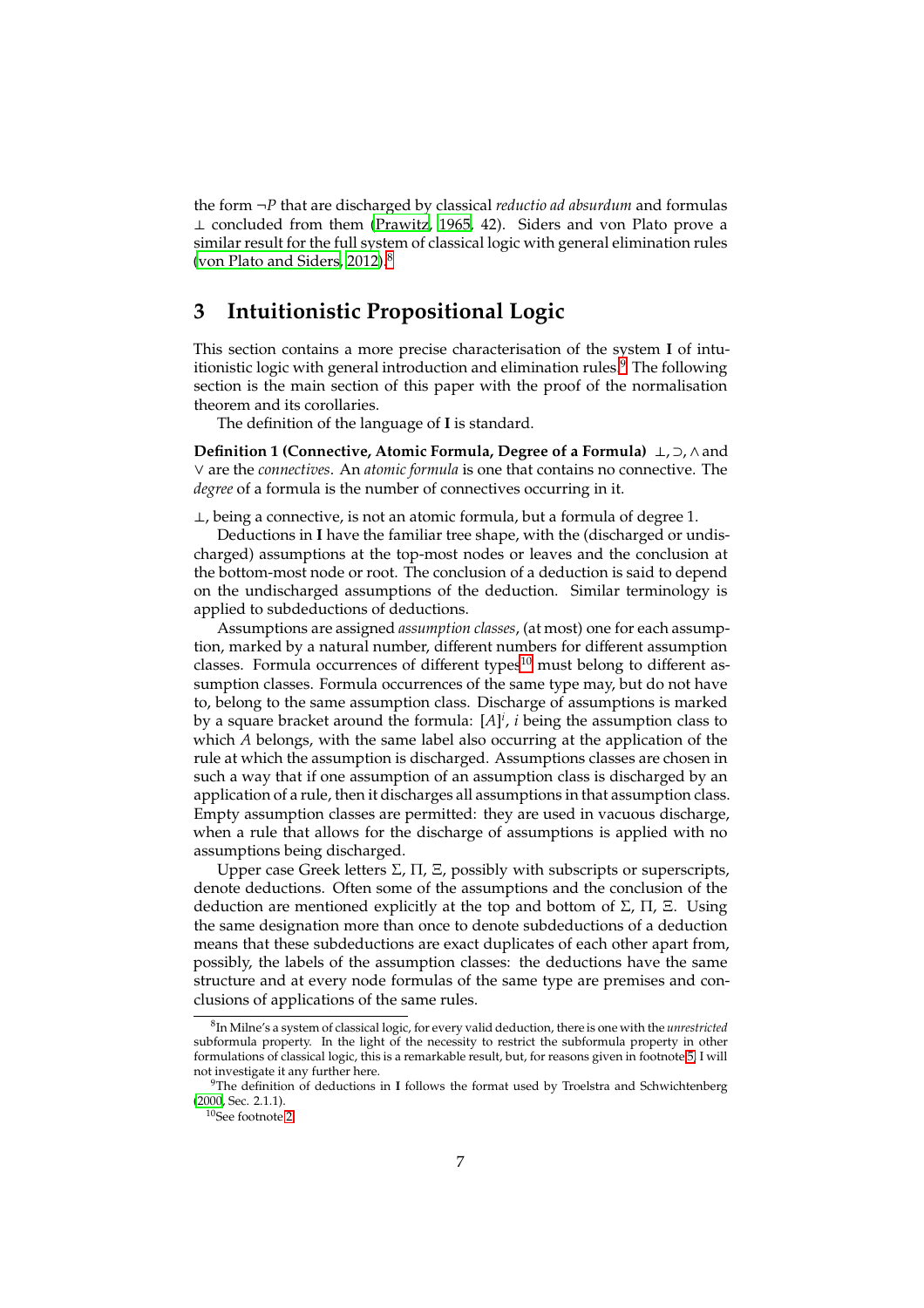#### **Definition 2 (Deduction in I)**

(i) The formula occurrence *A* is a deduction in **I** of *A* from the undischarged assumption *A*.

(ii) If Σ, Π, Ξ are deductions in **I**, then following are deductions of *C* in **I** from the undischarged assumptions in  $\Sigma$ ,  $\Pi$ ,  $\Sigma$  apart from those in the assumption classes *i* and *j*, which are discharged:



(iii) Nothing else is a deduction in **I**.

We can suppress the label indicating the rule applied, but the labels indicating discharge must always be present.

We may think of assumption classes as being assigned to formulas during the course of the construction of a deduction to mark the discharge of assumptions. Then the construction of deductions according to the definition leaves some assumptions without assumption classes in the completed deduction. We can assign them assumption classes afterwards.  $11$  To record from which assumptions a conclusion has been derived, it then suffices to list the assumption classes to which the undischarged assumptions of the deduction belong. This will be a multiset. We can write Γ ⊢**<sup>I</sup>** *A* if there is a deduction in **I** of (the formula occurrence) *A* from (occurrences of) some of the formulas in Γ. [12](#page-7-1)

The premise *A* of ⊃*E* and *C* in all three elimination rules are normally called the minor premises, but in the current system it is useful to have terminology that allows to distinguish them.

<span id="page-7-0"></span> $11$ Troestra and Schwichtenberg write that assumptions 'are supposed to be labeled by markers' [\(Troestra and Schwichtenberg](#page-24-20), [2000](#page-24-20), 36) for assumption classes. We cannot decide at the outset which assumptions are discharged at which point during the construction of the deduction. But we can decide which ones are discharged by which application of a rule. I am grateful to a referee for pointing out errors in a previous attempt at defining deductions and consequence and suggestions for how to rectify them. Notice that if assumption classes are assigned to undischarged assumptions of completed deductions, then combining such deductions to form a new one requires deleting those labels for assumption classes. Similarly, applying the reduction procedures of the next section requires deleting square brackets enclosing discharged assumptions and their labels.

<span id="page-7-1"></span><sup>12</sup>Structural rules for ⊢ follow: thinning by adding empty assumption classes of formulas, or splitting one assumption class into two, if it concerns formulas of the same type, contraction by relabelling two assumption classes with one of their labels.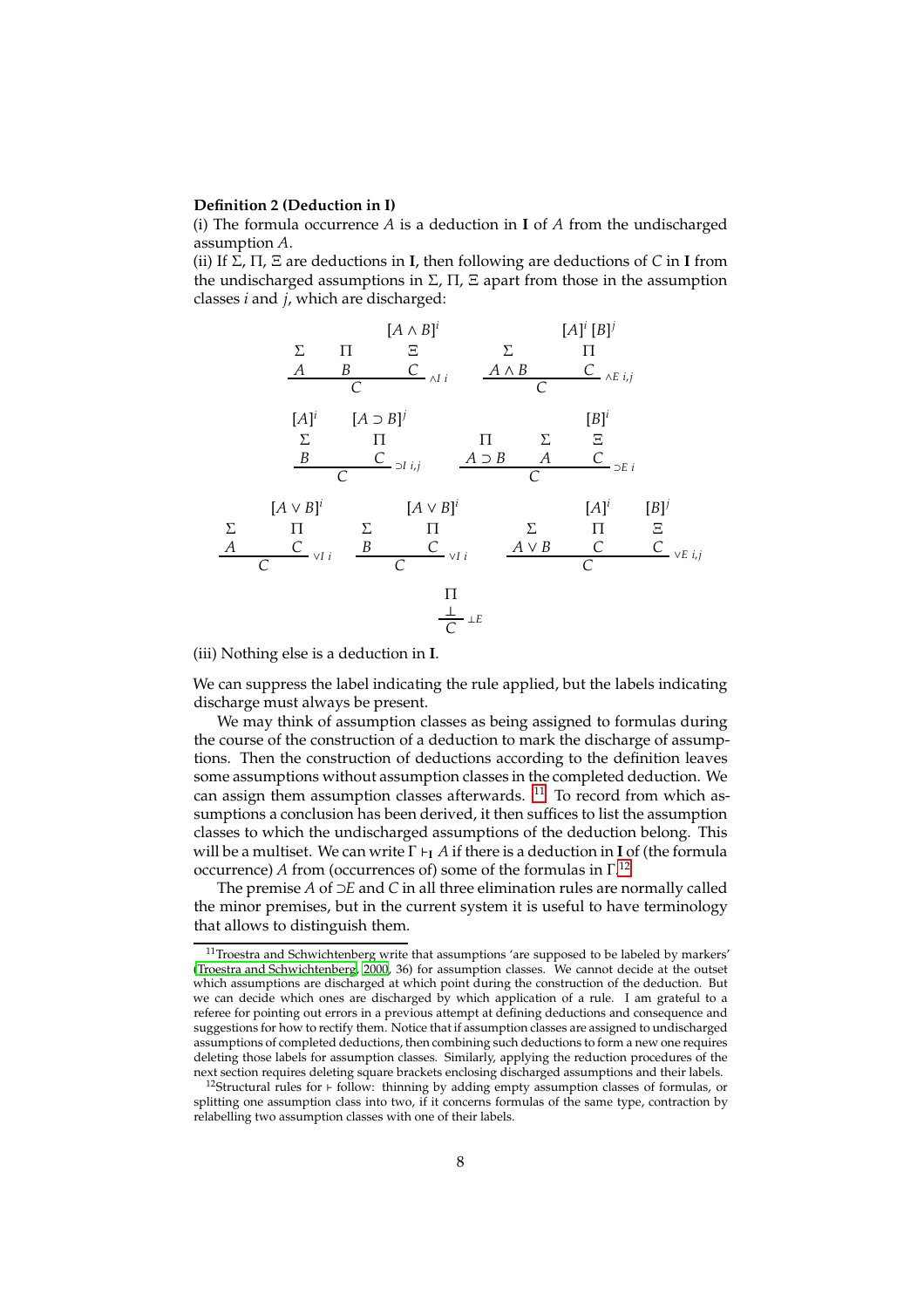### **Definition 3 (Terminology for Premises and Discharged Assumptions)**

(i) In applications of the elimination rules, formula occurrences taking the places of *A* ∧*B*, *A* ⊃ *B*, *A* ∨*B* and ⊥ to the very left above the line are the *major premises*; formula occurrences taking the places of *C*to their right are the *arbitrary premises*, and a formula occurrence taking the place of *A* inbetween in an application of ⊃*E* is the *minor premise*.

(ii) In applications of the introduction rules, formula occurrences taking the places of *A* and *B* to the very left above the line are the *specific premises*, and those taking the place of *C* to their right are the *arbitrary premises*; formula occurrences taking the places of the discharged assumptions  $A \supset B$ ,  $A \vee B$  and *A* ∧*B* are *the major assumptions discharged by* applications of the respective rules, and those taking the place of the discharged assumptions *A* in ⊃*I* are the *minor assumptions discharged by* applications of that rule.

Vacuous discharge happens when no assumption is discharged above an arbitrary premise or above the specific premise of ⊃*I*. The latter is sometimes necessary, but the former is always superfluous: Instead of applying the rule, we might as well go on with the deduction straight from the arbitrary premise. In ∧*E*, it is of course often necessary to make use of the option of discharging only one assumption.

Applications of rules with vacuous discharge above arbitrary premises can be removed from deductions by what is often called *simplification conversions*. [13](#page-8-0) As these procedures are obvious, I will give no details here. In the following, I will assume that any deduction is cleaned up so as to contain no vacuous discharge above arbitrary premises: vacuous discharge above arbitrary premises is banned. In particular, I will assume that this is done should vacuous discharge above an arbitrary premise arise as a result of the conversions of deductions that remove maximal formulas, to be given in the next section.<sup>[14](#page-8-1)</sup>

⊥*E* can be restricted to atomic conclusions. The proof is by an induction over the degree of formulas and the following transformations, replacing the steps to the left of  $\sim$  by those to its right:

$$
\frac{\perp}{A \land B} \qquad \leadsto \qquad \frac{\frac{\perp}{A} \quad \frac{\perp}{B} \quad [A \land B]^1}{A \land B} \land I1
$$
\n
$$
\frac{\perp}{A \lor B} \qquad \leadsto \qquad \frac{\frac{\perp}{A} \quad [A \lor B]^1}{A \lor B} \lor I1
$$
\n
$$
\frac{\perp}{A \supset B} \qquad \leadsto \qquad \frac{\frac{\perp}{B} \quad [A \supset B]^1}{A \supset B} \lor I1
$$

Obviously a step that concludes ⊥ from ⊥ by ⊥*E* is superfluous. From now on it is assumed that any application of ⊥*E* has an atomic conclusion.

<span id="page-8-0"></span><sup>13</sup>See, e.g., [\(Troestra and Schwichtenberg](#page-24-20), [2000,](#page-24-20) 181).

<span id="page-8-1"></span><sup>&</sup>lt;sup>14</sup>It is worth remarking that this cannot happen in Milne's formalisation of classical logic, where vacuous discharged may be banned altogether.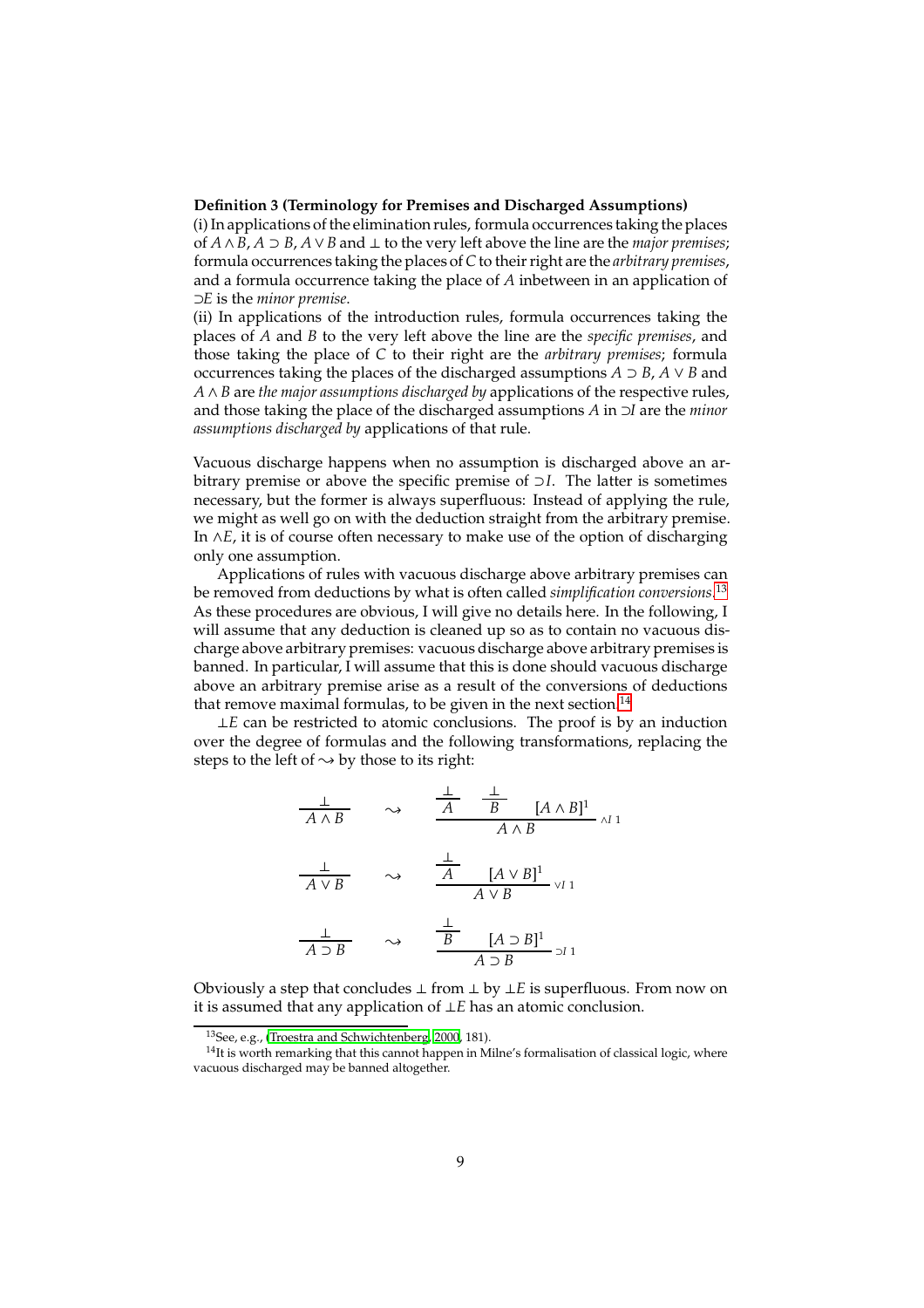### **4 Normalisation for I**

<span id="page-9-0"></span>We begin by defining the notion of a maximal formula in a way that is suitable for the rules of the system **I**:

**Definition 4 (Maximal Formula)** A *maximal formula* with main operator ∗ in a deduction in **I** is an occurrence of a formula *A* ∗ *B* that is the major premise of an application of ∗*E* and the major assumption discharged by an application of ∗*I*.

#### *Reduction Procedures for Maximal Formulas*

Maximal formulas are removed from deductions by applying the following *reduction procedures for maximal formulas*, where Π, Σ above [*A*], [*B*] indicate that these deductions are used to conclude each formula occurrence in the assumption class to which *A*, *B* belong (assumption class markers and square brackets are deleted). I will call the deduction to which a reduction procedure is applied *the initial deduction* and the result of the conversion *the reduced deduction*.

1. The maximal formula has the form  $A \wedge B$ . Convert the deduction on the left into the deduction on the right:



If assumption class *k* contains only one formula (that is, the maximal formula removed by the procedure), then the final step by ∧*I* in the deduction to the right is omitted: in this case, the reduction procedure consists in replacing the deduction on the left only by the deduction that concludes *D* by  $\Pi_2$  from  $\Sigma_1$ ,  $\Sigma_2$ through  $\Pi_1$  (that is, by the subdeduction concluding the arbitrary premise of ∧*I* on the right). The purpose of the final application of ∧*I* in the reduced deduction is to ensure that any other formulas in assumption class *k* remain discharged after the application of the reduction procedure. If only the displayed maximal formula is in *k*, this purpose is not fulfilled and the application of ∧*I* introduces vacuous discharge; hence we omit it. Notice that applying the reduction procedure cannot introduce any new maximal formulas into the deduction. It can only introduce new maximal segments. More on this below, before the proof of the normalisation theorem.<sup>[15](#page-9-1)</sup>

<span id="page-9-1"></span> $15A$  suggestion by a referee lead to an improvement in the description of the reduction procedure.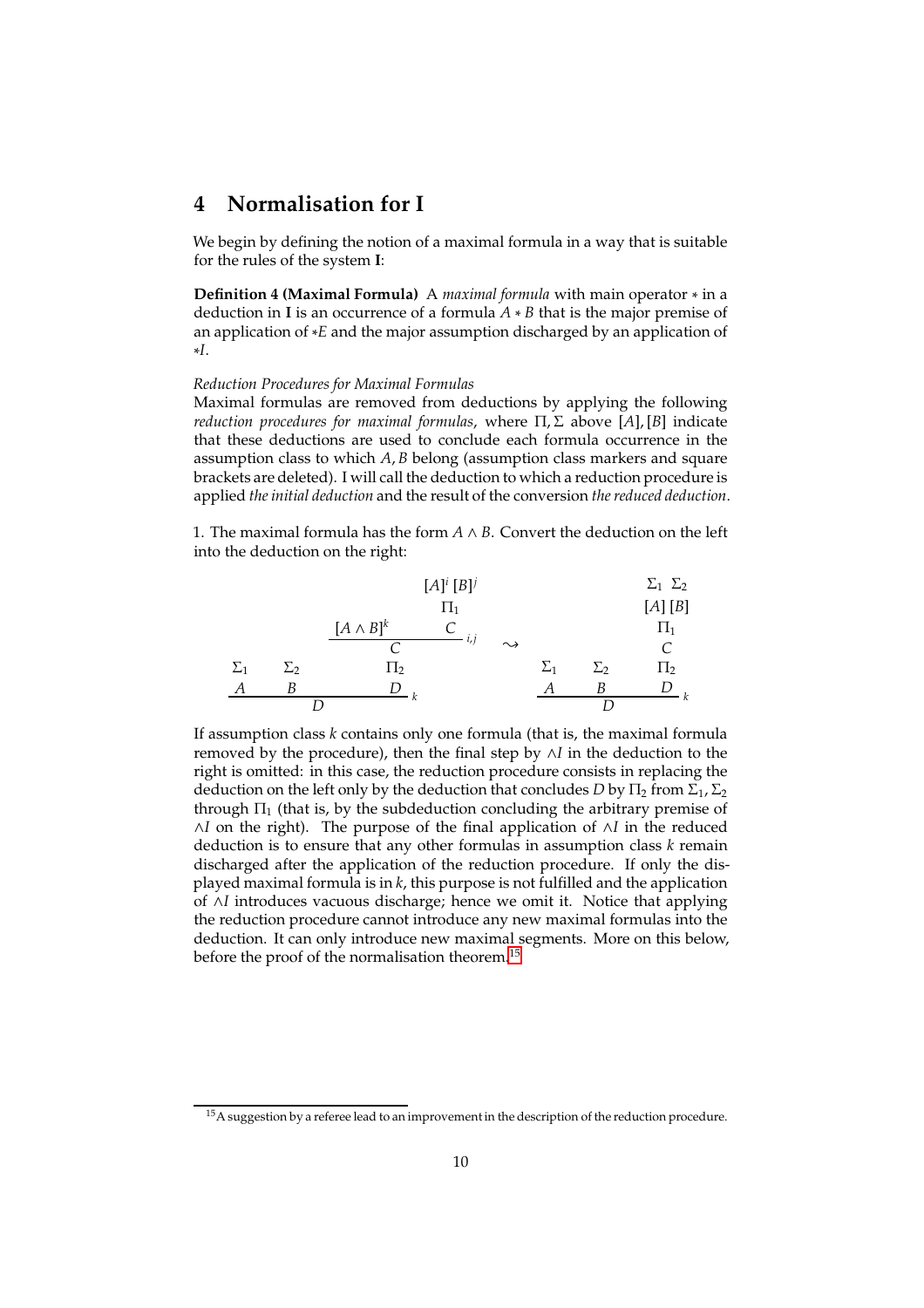2. The maximal formula has the form  $A \supset B$ . Convert the deduction on the left into the deduction on the right:

$$
[B]^{i} \t [A]^{j} \t {111 T2 T1 T2 T1 T2 T1 T2 T1 T2 T1 T2 T1 T2 T1 T2 T1 T2 T1 T2 T1 T2 T1 T2 T1 T2 T1 T2 T1 T2 T1 T2 T1 T2 T1 T2 T1 T2 T1 T2 T1 T2 T1 T2 T1 T2 T1 T2 T1 T2 T1 T2 T1 T2 T1 T2 T1 T2 T2 T2 T2 T2 T2 T2 T2 T2 T2 T2 T2 T2 T2 T2 T2 T2 T2 T2 T2 T2 T2 T2 T2 T2 T2 T2 T2 T2 T2 T2 T2 T2 T2 T2 T2
$$

As in the previous case, if assumption class *k* contains only one formula (that is, the maximal formula removed by the procedure), then the final step by ⊃*I* in the deduction to the right is omitted. Furthermore, in case ⊃*I* was applied with vacuous discharge above its specific premise, the conversion may introduce applications of rules with vacuous discharge above arbitrary premises. This happens if an assumption in  $\Pi_1$  is discharged above an arbitrary premise of a rule in Π3. It is assumed that these are removed as part of the reduction procedure. Notice that applying this reduction procedure, too, cannot introduce any new maximal formulas into the deduction, and can only introduce new maximal segments.

3. The maximal formula has the form  $A \vee B$ . Convert the deduction on the left into the deduction on the right:

Σ1 *A* [*A* ∨ *B*] *k* [*A*] *i* Π1 *C* [*B*] *j* Π2 *C i*,*j C* Π3 *D <sup>k</sup> D* { Σ1 *A* Σ1 [*A*] Π1 *C* Π3 *D <sup>k</sup> D*

As in the two previous case, if assumption class *k* contains only one formula (that is, the maximal formula removed by the procedure), then the final step by ∨*I* in the deduction to the right is omitted, and applying this reduction procedure, too, cannot introduce any new maximal formulas into the deduction and can only introduce new maximal segments. Similarly for the case where the specific premise of ∨*I* is *B* concluded by  $\Sigma_2$ .

This completes the reduction procedures for maximal formulas.

#### *Alternative Procedures*

It is worth mentioning some other ways of dealing with the fact that the application of ∗*I* that gives rise to maximal formulas *A* ∗ *B* may discharge more formulas than the maximal formulas above the arbitrary premise *D* in the deductions marked by  $\Pi_1$ ,  $\Pi_2$ ,  $\Pi_3$ . The following gives three alternatives, each of which avoids the final step by ∗*I* to discharge those open assumptions in the reduced deduction.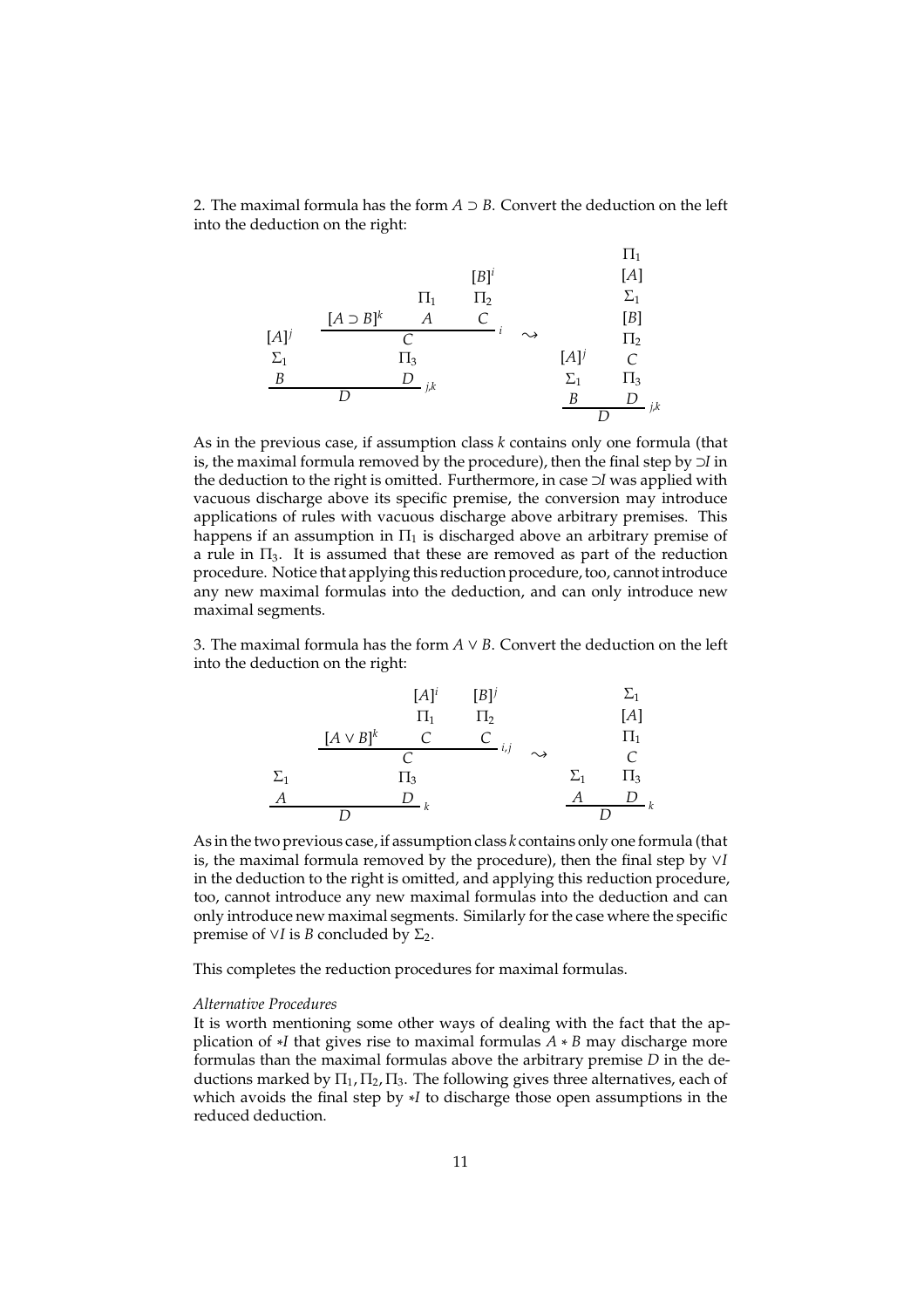I. One alternative would be to add deductions of *A* ∗ *B* wherever there is such an assumption, using  $\Sigma_1$ ,  $\Sigma_2$  to conclude the specific premises of  $*I$ . These deductions also demonstrate how to derive the usual introduction rules for ∧,∨, ⊃ from the general introduction rules:

$$
\begin{array}{ccc}\n\Sigma_1 & \Sigma_2 & [A \wedge B]^i \\
\hline\nA & B & [A \wedge B]^i \\
\hline\nA \wedge B & i & B \\
\hline\nB & A \supset B & i, j & A \vee B \\
\hline\nB & A \supset B & i, j & A \vee B \\
\hline\nC_1 & 0 & 0 & 0 \\
\hline\nC_2 & 0 & 0 & 0 \\
\hline\nC_3 & 0 & 0 & 0 \\
\hline\nC_4 & 0 & 0 & 0 \\
\hline\nC_5 & 0 & 0 & 0 \\
\hline\nC_6 & 0 & 0 & 0 \\
\hline\nC_7 & 0 & 0 & 0 \\
\hline\nC_8 & 0 & 0 & 0 \\
\hline\nC_9 & 0 & 0 & 0 \\
\hline\nC_1 & 0 & 0 & 0 \\
\hline\nC_1 & 0 & 0 & 0 \\
\hline\nC_2 & 0 & 0 & 0 \\
\hline\nC_3 & 0 & 0 & 0 \\
\hline\nC_4 & 0 & 0 & 0 \\
\hline\nC_5 & 0 & 0 & 0 \\
\hline\nC_7 & 0 & 0 & 0 \\
\hline\nC_8 & 0 & 0 & 0 \\
\hline\nC_9 & 0 & 0 & 0 \\
\hline\nC_1 & 0 & 0 & 0 \\
\hline\nC_1 & 0 & 0 & 0 \\
\hline\nC_2 & 0 & 0 & 0 \\
\hline\nC_3 & 0 & 0 & 0 \\
\hline\nC_4 & 0 & 0 & 0 \\
\hline\nC_5 & 0 & 0 & 0 \\
\hline\nC_7 & 0 & 0 & 0 \\
\hline\nC_8 & 0 & 0 & 0 \\
\hline\nC_9 & 0 & 0 & 0 \\
\hline\nC_1 & 0 &
$$

Doing so only generates new maximal formulas in case *A* ∗ *B* was a maximal formula in the initial deduction and thus does not increase the number of maximal formulas in the reduced deduction.

II. A second solution employs the fact that applications of introduction rules may be restricted to discharge only one occurrence of a formula. Suppose, for instance, one wanted to discharge *n* formula occurrences of the type  $\overline{A} \vee B$  by an application of ∨*I*:

$$
\begin{array}{c}\n\sum \text{A} \vee B \text{I}^i, [A \vee B] \text{I}^i \dots [A \vee B] \text{I}^i \\
\sum \text{I} \qquad \qquad \text{T} \\
\hline\n\text{C}\n\end{array}
$$

Then instead of making this one application of ∨*I*, one can apply it *n* times:

$$
\underbrace{[A \vee B]^1, [A \vee B]^2 \dots [A \vee B]^n}_{\Sigma}
$$
\n
$$
\Sigma
$$
\n
$$
\begin{array}{c}\n\Sigma \\
A \\
C \\
\vdots \\
C \\
n\n\end{array}
$$
\n
$$
\Sigma
$$
\n
$$
\Sigma
$$
\n
$$
\vdots
$$
\n
$$
\Sigma
$$
\n
$$
\vdots
$$
\n
$$
\vdots
$$
\n
$$
\vdots
$$
\n
$$
\vdots
$$
\n
$$
\vdots
$$
\n
$$
\vdots
$$
\n
$$
\vdots
$$
\n
$$
\vdots
$$
\n
$$
\vdots
$$
\n
$$
\vdots
$$
\n
$$
\vdots
$$
\n
$$
\vdots
$$
\n
$$
\vdots
$$
\n
$$
\vdots
$$

The cases for the other connectives are similar. There are two options for implementing this strategy: the restriction may be made either as part of the construction of deductions, or any deduction to be normalised is first transformed into one that satisfies the restriction before the reduction procedures are applied. Either option works, as the system with the unrestricted introduction rules and the system with their restricted versions are evidently equivalent. Obviously any application of a restricted introduction rule is also a correct application of the unrestricted version, and the converse holds in virtue of the following:

**Proposition.** Any deduction can be transformed into one in which every application of a general introduction rule discharges exactly one major assumption.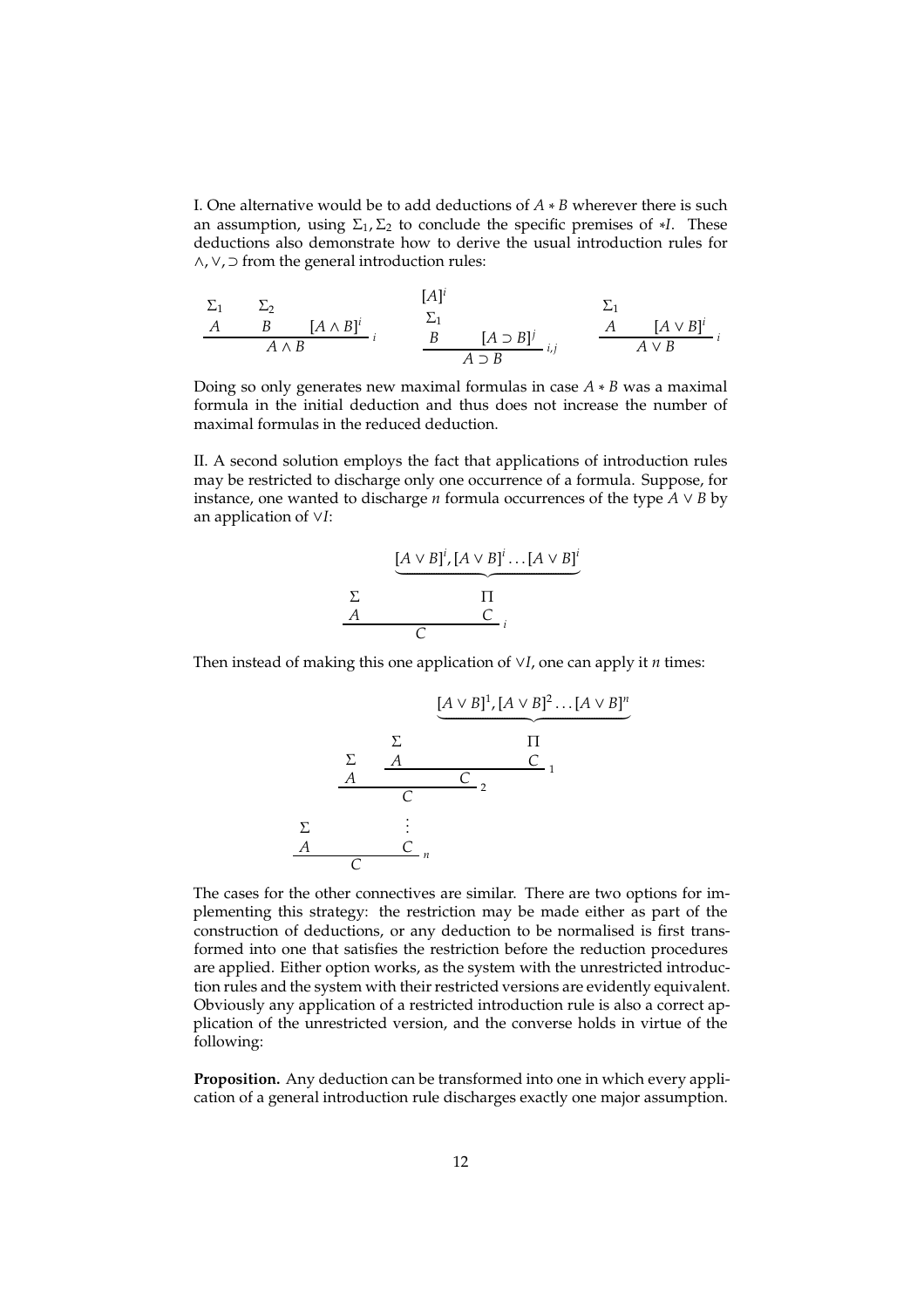*Proof.* By the ban on vacuous discharge above arbitrary premises, the transformations indicated above and an induction over a suitable measure of the complexity of deductions, e.g. the number of applications of introduction rules discharging multiple formula occurrences of highest degree in a deduction. Take such an application such that no other such application stands above it in the deduction. Applying the transformation reduces the measure.

In the light of this proposition one could implement what may be called the *unique discharge convention* on introduction rules: every application of an introduction rule for ∗ discharges exactly one formula occurrence of the form *A* ∗ *B*. This has some advantages. The conclusion of an application of an introduction rule in Gentzen's system obviously occurs exactly once in a deduction, so if the unique discharge convention is upheld, there is a straightforward correspondence between deductions in Gentzen's system with the general elimination rule for ⊃ and in the present system with general introduction rules.<sup>[16](#page-12-0)</sup> However, it also has disadvantages, as it is fair to say that upholding the unique discharge assumption destroys the most striking features of general introduction rules. Be that as it may, any sequence of applications of introduction rules as in the example above can be collapsed into one application, so one could, after maximal formulas have been removed from a deduction satisfying the unique discharge convention, also simplify it again in that respect, thereby restoring the characteristic and original features of general introduction rules.

III. The third, and most interesting, alternative strategy is based on the observation that if an application of ∗*I* gives rise to more than one maximal formula, then they may all be removed at once by a reduction procedure which simultaneously concludes formulas of the form *A* ∗ *B* discharged by ∗*I* that are not maximal by the deductions given in the first alternative strategy.

1. The maximal formula has the form  $A \wedge B$ . Convert the deduction on the left into the deduction on the right:

|            |            |                  | $[A]^{i} [B]^{j}$ |                    | $\Sigma_1$ $\Sigma_2$ |
|------------|------------|------------------|-------------------|--------------------|-----------------------|
|            |            |                  | $\Pi_1$           |                    | [A][B]                |
|            |            | $[A \wedge B]^k$ | i, j              |                    | $\Pi^*_1$             |
|            |            |                  |                   | $\rightsquigarrow$ | C                     |
| $\Sigma_1$ | $\Sigma$ 2 | $\Pi_2$          |                   |                    | $\Pi^*_{2}$           |
|            | В          |                  |                   |                    |                       |
|            |            |                  |                   |                    | I)                    |

where if there is only one formula in assumption class *k*, then  $\Pi_1^* = \Pi_1$  and  $\Pi_2^* = \Pi_2$ , and if there is more than one formula, then  $\Pi_1^*, \Pi_2^*$  are obtained from  $\Pi_1$ ,  $\Pi_2$  in the following way:

(a) for formulas  $A \wedge B$  in assumption class k that are maximal: delete the application of ∧*E* that has the formula as major premise as in the pattern

<span id="page-12-0"></span><sup>&</sup>lt;sup>16</sup>It is for this reason that the unique discharge convention is appealed to in (Kürbis, [2021\)](#page-24-14): it permits an easy transposition of Milne's system into a more standard system of classical logic with the subformula property. The alternative reduction procedures for removing maximal formulas from deductions in **I** used here could also be adapted to Milne's system.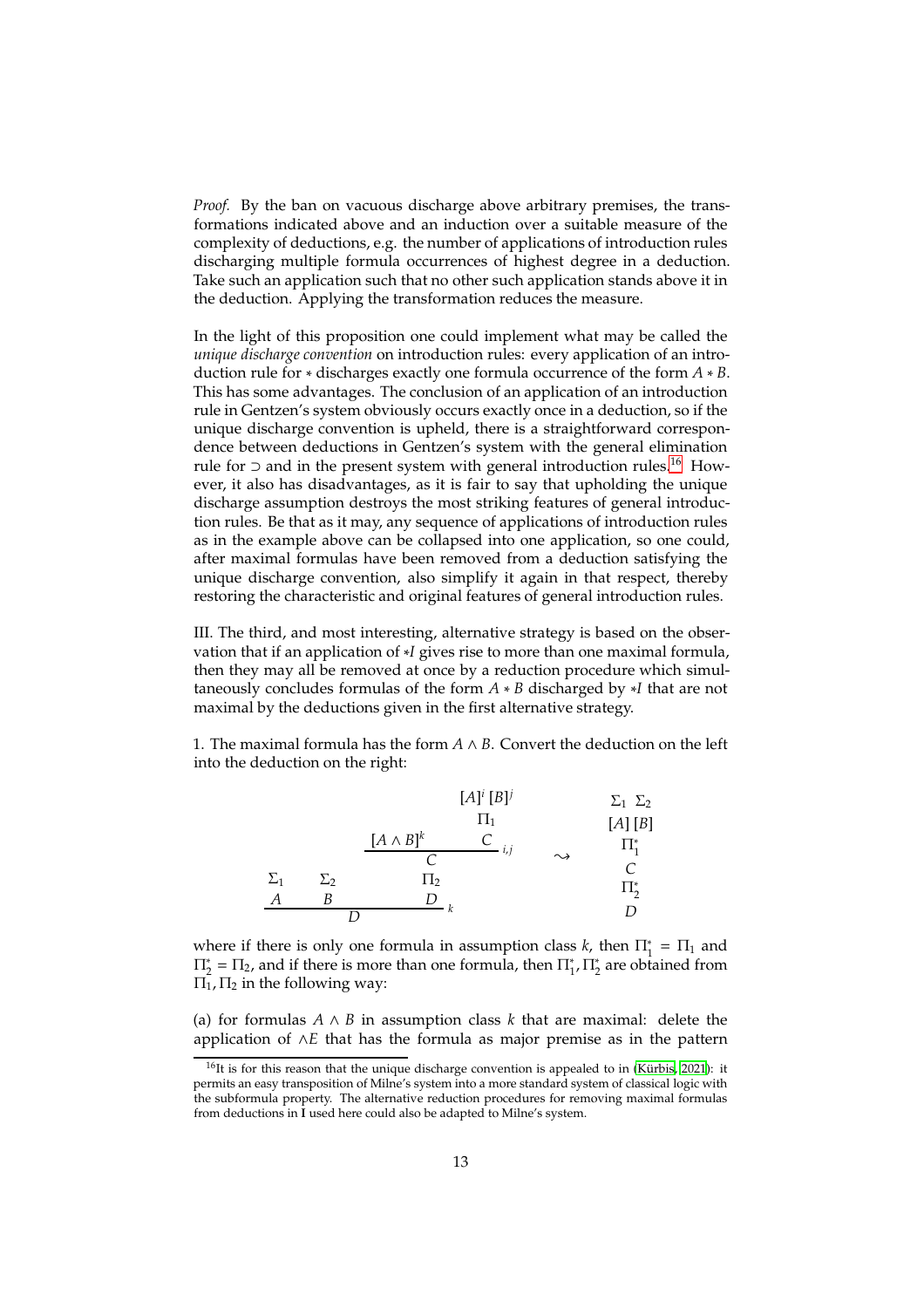displayed above, by moving directly from the rule that concludes its arbitrary premise to the rule applied to its conclusion and concluding all assumptions *A*, *B* discharged by this rule by  $\Sigma_1$ ,  $\Sigma_2$ .

(b) for formulas *A* ∧ *B* in assumption class *k* that are not maximal: conclude them by the derivation of the first strategy displayed on p[.12](#page-9-0) using  $\Sigma_1$ ,  $\Sigma_2$ .

Notice that, as in our 'official' reduction procedure for maximal formulas of the form  $A \wedge B$ , applying the alternative procedure cannot introduce any new maximal formulas into the deduction. It may introduce new maximal segments, but the comments to be made in due course on this possibility in relation to the official procedure apply here, too.

2. The maximal formula has the form  $A \supset B$ . Convert the deduction on the left into the deduction on the right:

[*A*] *j* Σ1 *B* [*A* ⊃ *B*] *k* Π1 *A* [*B*] *i* Π2 *C i C* Π3 *D <sup>j</sup>*,*<sup>k</sup> D* { Π<sup>∗</sup> 1 [*A*] Σ1 [*B*] Π<sup>∗</sup> 2 *C* Π<sup>∗</sup> 3 *D*

where  $\prod_{1}^{*}$ ,  $\prod_{2}^{*}$ ,  $\prod_{3}^{*}$  are analogous to the previous case: if *k* contains only one formula, they are identical to  $\Pi_1$ ,  $\Pi_2$ ,  $\Pi_3$ , otherwise they are obtained by deleting applications of ⊃*I* discharging maximal formulas in *k*, concluding assumptions *B* becoming undischarged by  $\Pi_1$ ,  $\Sigma_1$  as in the pattern displayed, and concluding all others by the relevant deduction of the first strategy. Further comments on vacuous discharge and new maximal formulas and segments apply as usual.

3. The maximal formula has the form  $A \vee B$ . Convert the deduction on the left into the deduction on the right:



with  $\Pi_{1}^{*}$ ,  $\Pi_{3}^{*}$  constructed analogously to the previous cases. Further comments apply here, too. Similarly for the case where the premise of ∨*I* is *B* concluded by  $\Sigma_2$ .

This completes the discussion of alternatives.

Applications of general introduction and elimination rules require deductions of arbitrary premises *C* which also provide the conclusion of the application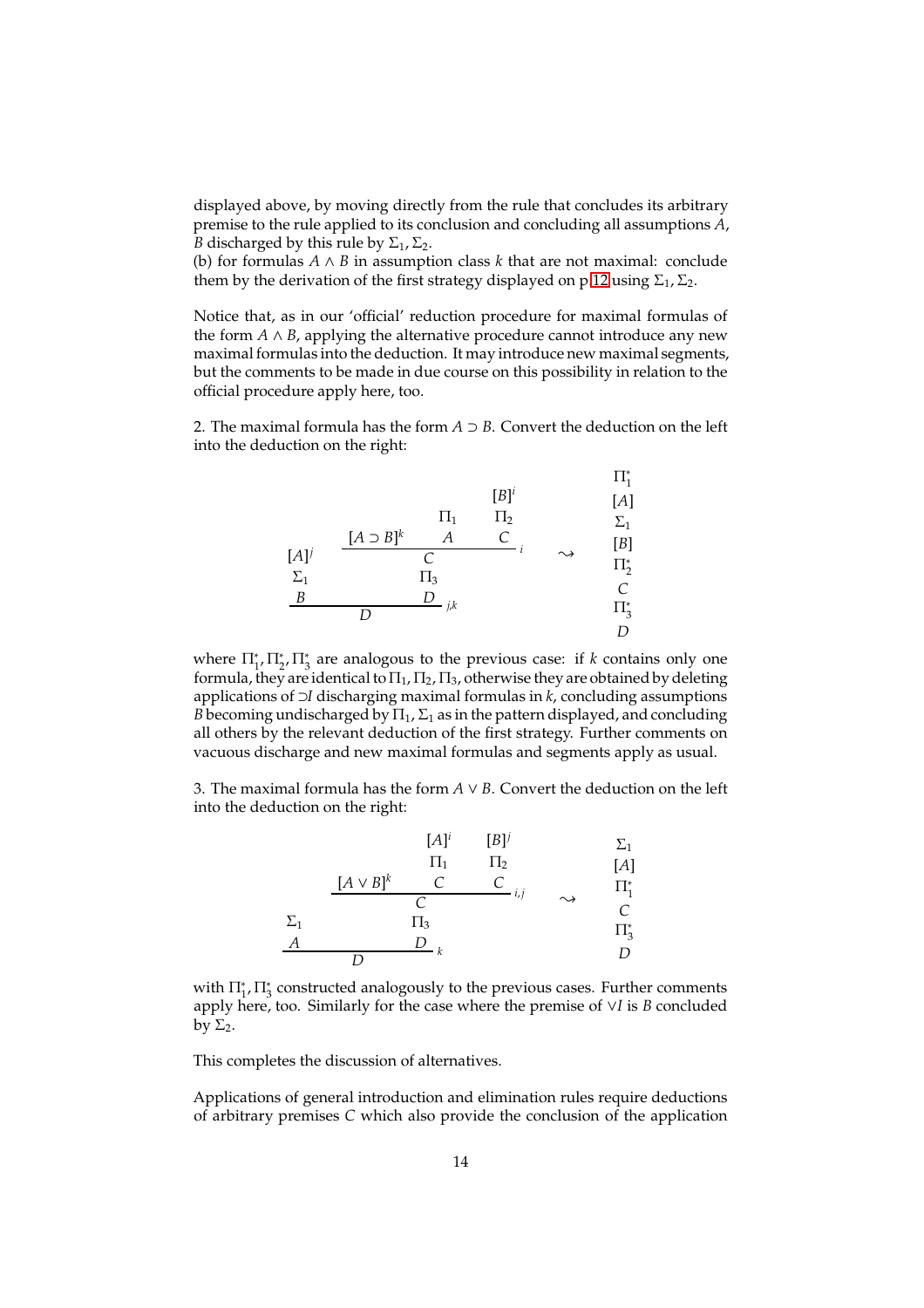of the rule. They form part of sequences of formula occurrences of the same shape<sup>[17](#page-14-0)</sup>:

**Definition 5 (Segment)** A *segment* is a sequence of formula occurrences  $C_1 \ldots C_n$ of the same shape in a deduction such that  $n > 1$ , for all  $i < n$ ,  $C_i$  is an arbitrary premise of an application of a rule and  $C_{i+1}$  is its conclusion, and  $C_n$  is not an arbitrary premise of an application of a rule.

The *length* of a segment is the number of formula occurrences of which it consists, its *degree* the degree of any such formula. As  $C_1 \ldots C_n$  are all of the same shape, I will speak of the formula (as a type) constituting the segment.

*Observation.* A consequence of the ban on vacuous discharge above arbitrary premises is that the first formula of a segment is an arbitrary premise discharged by an introduction rule, the conclusion of which is the second formula of the segment. The major, minor and specific premises of rules are either assumptions or the last formulas of segments.

**Definition 6 (Maximal Segment)** A *maximal segment* is a segment the last formula of which is the major premise of an elimination rule.

Maximal segments are removed from deductions by *permutative reduction procedures*. Of these there are 24 in total, as the major premises of ⊃*E*, ∨*E*, ∧*E* and ⊥*E* can be derived by six rules (i.e. as the conclusions of the introduction and elimination rules for ⊃, ∨ and ∧). I will only give some of the cases for ⊃*E* and ⊥*E* as examples, the others being similar.

1. The major premise of ⊃*E* is derived by ∨*I*. Convert the deduction on the left into the deduction on the right:

$$
\begin{array}{ccc}\n[A \vee B]^i & [A \vee B]^i & [D]^j \\
\Pi_1 & \Pi_2 & [D]^j & \Pi_2 & \Sigma_1 & \Sigma_2 \\
\underline{A & C \supset D} & i & \Sigma_1 & \Sigma_2 & \longrightarrow & \Pi_1 & C \supset D & C & E \\
\underline{C \supset D} & E & j & \underline{A} & E & i \\
\end{array}
$$

2. The major premise of ⊃*E* is derived by ⊃*I*. Convert the deduction on the left into the deduction on the right:

$$
[A]^{i} \quad [A \supset B]^{j} \qquad \qquad [D]^{k} \qquad \qquad [A]^{i} \quad \qquad [D]^{k} \qquad \qquad [D]^{k}
$$
\n
$$
\begin{array}{c|cccc}\nB & C \supset D & i,j & \sum_{1} & \sum_{2} & \sim & \prod_{1} & C \supset D & C & E \\
\hline\nE & E & E & E & E & E\n\end{array}
$$

3. The major premise of ⊃*E* is derived by ∧*E*. Convert the deduction on the left into the deduction on the right:

Π1 *A* ∧ *B* [*A*] *i* [*B*] *j* Π2 *C* ⊃ *D <sup>i</sup>*,*<sup>j</sup> C* ⊃ *D* Σ1 *C* [*D*] *k* Σ2 *E k E* { <sup>Π</sup><sup>1</sup> *A* ∧ *B* [*A*] *i* [*B*] *j* Π2 *C* ⊃ *D* Σ1 *C* [*D*] *k* Σ2 *E k E <sup>i</sup>*,*<sup>j</sup> E*

<span id="page-14-0"></span> $17$ See footnote 1.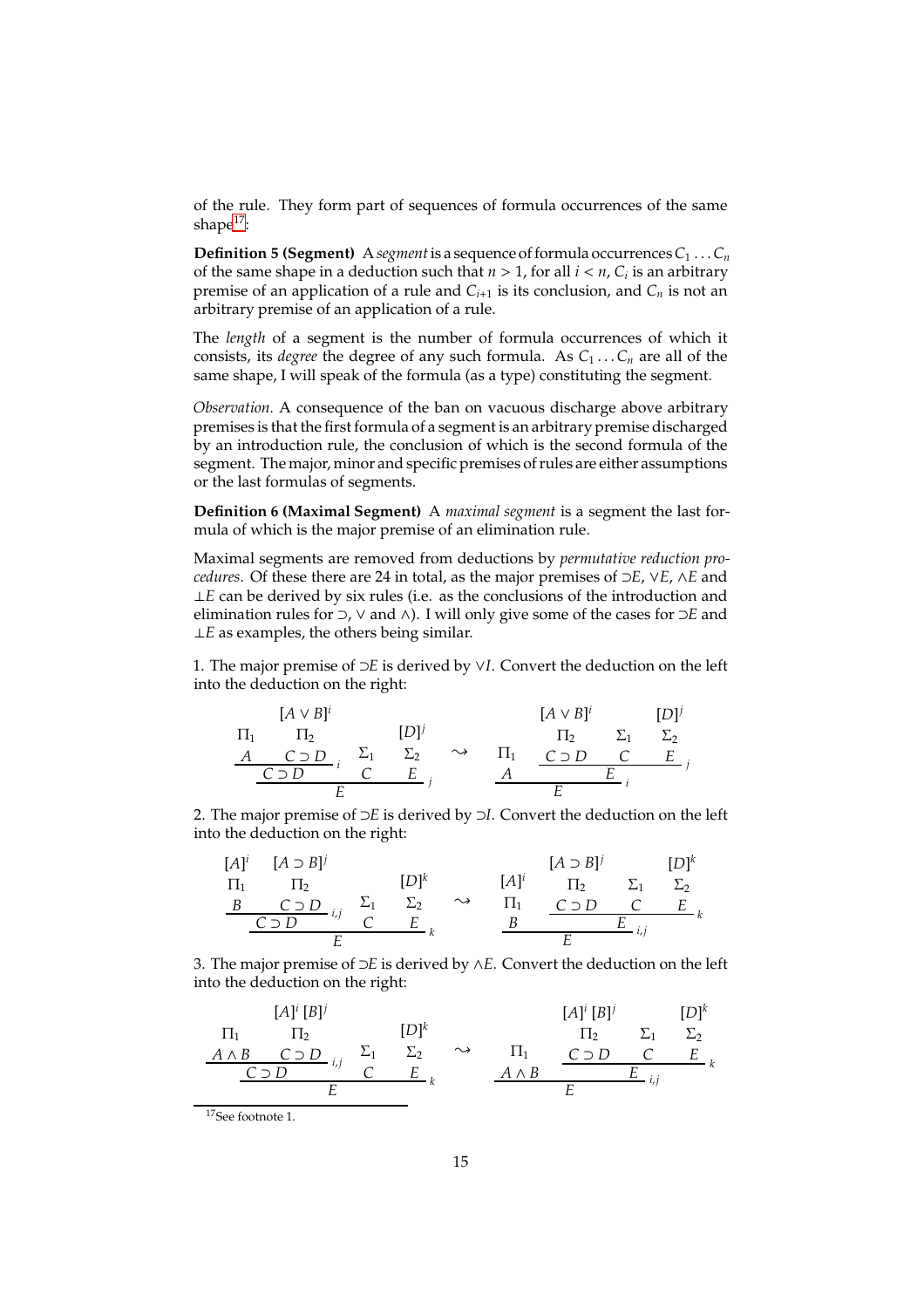4. The major premise of ⊥*E* has been derived by ∧*I*. Convert the deduction on the left into the deduction on the right:

|         |         | $[A \wedge B]^i$ |                    |                 |         | $[A \wedge B]^i$ |
|---------|---------|------------------|--------------------|-----------------|---------|------------------|
| $\Pi_1$ | $\Pi_2$ |                  |                    |                 |         |                  |
|         |         |                  | $\rightsquigarrow$ | 11 <sub>1</sub> | $\Pi_2$ |                  |
|         |         |                  |                    |                 |         | $\mathbf{r}$     |
|         |         |                  |                    |                 |         |                  |

5. The major premise of ⊥*E* has been derived by ∨*E*. Convert the deduction on the left into the deduction on the right:

$$
\begin{array}{cccc}\n[A]^i & [B]^j & [A]^i & [B]^j \\
\Pi & \Sigma_1 & \Sigma_2 & \Sigma_1 & \Sigma_2 \\
\hline\nA \vee B & \bot & \bot & \vdots \\
\hline\nE & & & & A \vee B & \overline{E} & \overline{E} \\
\end{array}
$$

The other 19 permutative reduction procedures pose no further complications.

**Definition 7 (Normal Form)** A deduction is in *normal form* if it contains neither maximal formulas nor maximal segments.

Repeated application of a permutative reduction procedure reduces the length of a maximal segment by permuting applications of elimination rules upwards in the deduction. As observed earlier, the first formula of a segment can only be one discharged by an introduction rule, and so repeated application of a permutative reduction procedure turns a maximal segment into a maximal formula. At the top of every maximal segment, there stands a maximal formula, so to speak.

**Definition 8 (Rank of Deductions)** The *rank* of a deduction  $\Pi$  is the pair  $\langle d, l \rangle$ , where *d* is the highest degree of a maximal formula or maximal segment in Π or 0 if there is none, and *l* is the sum of the sum of the lengths of maximal segments of highest degree and the number of maximal formulas in  $\Pi$ .  $\langle d, l \rangle < \langle d', l' \rangle$  iff either (i)  $d < d'$  or (ii)  $d = d'$  and  $l < l'$ .

Applying reduction procedures for maximal formulas cannot introduce new maximal formulas into the reduced deduction, but it may increase the lengths of maximal segments that were in the initial deduction.<sup>[18](#page-15-0)</sup> In the case of maximal formulas of form  $A \wedge B$ , this can happen if  $\Sigma_1$  concludes  $A$  or  $\Sigma_2$  concludes  $B$ with an elimination rule and some formula occurrence in the assumption class to which the formulas discharged by ∧*E* belong is the major premise of an elimination rule in  $\Pi_1$ . In the case of maximal formulas of the form  $A \supset B$ , this can happen if  $\Sigma_1$  concludes *B* with an elimination rule and some formula occurrence in the assumption class to which the formulas discharged by ⊃*E* belong is the major premise of an elimination rule in  $\Pi_2$ , or if  $\Pi_1$  concludes A with an elimination rule and some formula occurrence in the assumption class to which the minor assumptions discharged by ⊃*I* belong is the major premise of an elimination rule in  $\Sigma_1$ . Similarly for maximal formulas of the form  $A \vee B$ .

<span id="page-15-0"></span> $18$ The alternative reduction procedures may, incidentally, shorten maximal segments, namely if *C* or *D* form part of one.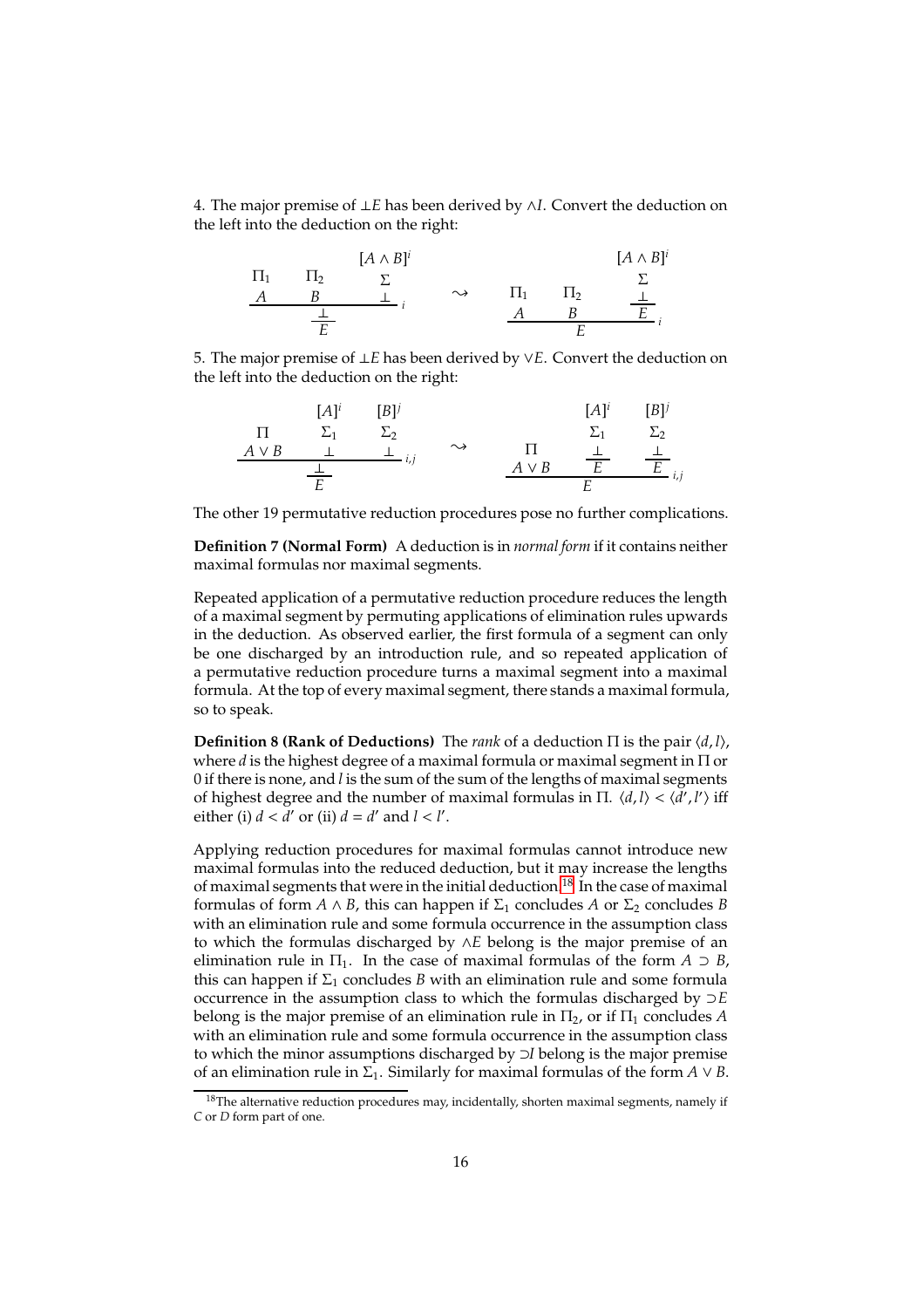Any maximal segment that suffers an increase in length as a result of a reduction procedure is, however, of lower degree than the maximal formula removed, as the formulas that constitute the segment are subformulas of the latter. Hence applying a reduction procedure for maximal formulas cannot increase the rank of a deduction.

Applying a permutative reduction procedures cannot introduce new maximal segments into the reduced deduction, but it may increase the lengths of maximal segments that were in the initial deduction. In examples 1.-3. above, this would happen if *E* is part of a maximal segment.<sup>[19](#page-16-0)</sup> To ensure all maximal segments are removed from a deduction, the permutative reduction procedures must be applied with a strategy.

<span id="page-16-1"></span>Say that a deduction that already is in normal form can be converted into itself. Then we have the following:

#### **Theorem 1** *Any deduction in I can be converted into a deduction in normal form.*

*Proof.* The theorem follows by the considerations of the paragraphs immediately preceding the theorem and an induction over the rank of deductions. Applying reduction procedures for maximal formulas cannot increase the rank of a deduction, and as a maximal formula is removed, applying a reduction procedure to a maximal formula of highest degree decreases the rank of the deduction. Permutative reduction procedures must be applied so as to avoid an increase of the lengths of segments of highest degree. This can be achieved by applying one to a maximal segment of highest degree such that no maximal segment of highest degree stands above it in the deduction. This reduces the rank of the deduction.

**Corollary 1** *If* Γ ⊢**<sup>I</sup>** *A, then there is a deduction in normal form with an occurrence of A as the conclusion and occurrences of some of the formulas in* Γ *as the undischarged assumptions.*

*Proof.* Immediate from theorem [1.](#page-16-1)

If there is a deduction of *C* from assumptions  $A_1 \ldots A_n$ , then the deduction in normal form into which it converts may retain only some of these assumptions: applying the reduction procedures for maximal formulas of the form  $A \supset B$ removes the deduction of the minor premises of ⊃*E*, if ⊃*I* discharges vacuously above the specific premise.[20](#page-16-2)

<span id="page-16-3"></span>**Theorem 2** *If* Π *is a deduction in normal form, then all major premises of elimination rules are (discharged or undischarged) assumptions of* Π*.*

*Proof.* By the form of deductions in normal form, as a result of the permutative reduction procedures.

**Definition 9 (Branch)** A *branch* in a deduction is a sequence of formula occurrences  $\sigma_1 \dots \sigma_n$  such that  $\sigma_1$  is an assumption of the deduction that is neither discharged by an elimination rule nor the major assumption discharged by an introduction rule,  $\sigma_n$  is either the conclusion of the deduction or the minor

<sup>&</sup>lt;sup>19</sup>It cannot happen in examples 4. and 5., as ⊥*E* is restricted to atomic conclusions.

<span id="page-16-2"></span><span id="page-16-0"></span> $^{20}$ In Milne's classical system, the deduction in normal form proceeds from the same assumptions.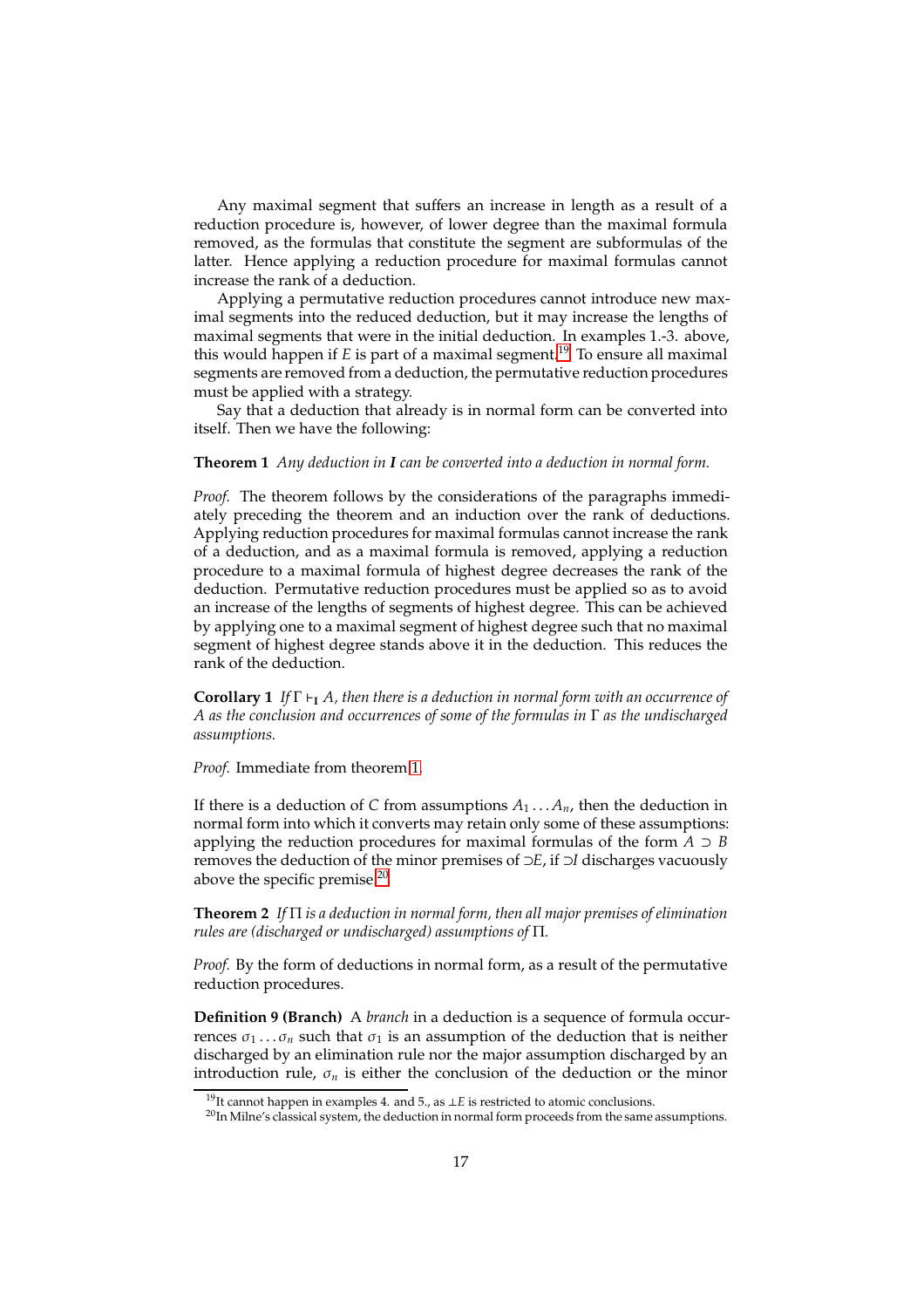premise of  $\supset E$ , and for each  $n > i$ : if  $\sigma_i$  is the major premise of an elimination rule other than  $\bot E$ ,  $\sigma_{i+1}$  is an assumption discharged by it, and if it is the major premise of  $\perp E$ ,  $\sigma_{i+1}$  is the conclusion of the rule; if  $\sigma_i$  is the specific premise of an introduction rule,  $\sigma_{i+1}$  is a major assumption discharged by it; and if  $\sigma_i$  is an arbitrary premise (of an introduction or an elimination rule rule), σ*i*+<sup>1</sup> is the conclusion of the rule.

Branches begin with a formula occurrence that is either an undischarged assumption of the deduction or a minor assumption discharged by ⊃*I*. Taking the formulas on a branch that form segments as units, we can also say that a branch consists of a sequence of formulas or segments.

**Corollary 2** *If any major premises of elimination rules are on a branch in a deduction in normal form, then they precede any major assumptions discharged by introduction rules that are on the branch.*

*Proof.* By theorem [2,](#page-16-3) the major premises of elimination rules that occur on a branch in a deduction in normal form are assumptions. Hence they are not the last formulas of any segments, and in particular they are not the last formulas of any segments beginning with discharged major assumptions of introduction rules.

It is a consequence of theorem [2](#page-16-3) that in a deduction in normal form the major premises of elimination rules do not form parts of segments. A branch in a deduction in normal form typically begins with a sequence of major premises of elimination rules, such that the conclusion of the last of them is either the first formula on a segment ending in the specific premise of an introduction rule (if it is ⊥*E*) or the second formula of such a segment (in all other cases), and continues with a sequence of segments the first formulas of which are major assumptions discharged by introduction rules. The first half of the branch is called the *Epart*, its second half the *I-part*. Separating them is the *minimal formula* or *minimal segment*. It is the first formula or the first segment the last formula of which is the specific premise of an introduction rule. If the last application of an elimination rule is ⊥*E*, there is a minimal formula and it is ⊥. If the last application is any other elimination rule, there is a minimal segment. Either part may be empty: some branches in normal deductions consist of only an E-part, some of only an I-part, and in the case of a deduction that consists of a single formula *A*, both parts are empty and there is only a minimal formula. Inspection of the rules shows that all formulas on the E-part are subformulas of the previous one, and all formulas of the I-part are subformulas of the subsequent one.

**Definition 10 (Order of Branches)** A branch has order 0 if its last formula is the conclusion of the deduction; it has order  $n + 1$  if its last formula is the minor premise of an application of ⊃*E* the major premise of which is on a branch of order *n*.

A branch of order 0 is also called a *main branch* in the deduction.

**Definition 11 (Subformula Property)** A deduction Π of a conclusion *C* from the undischarged assumptions  $A_1 \ldots A_n$  has the *subformula property* if every formula on the deduction is a subformula either of *C* or of  $A_1 \ldots A_n$ .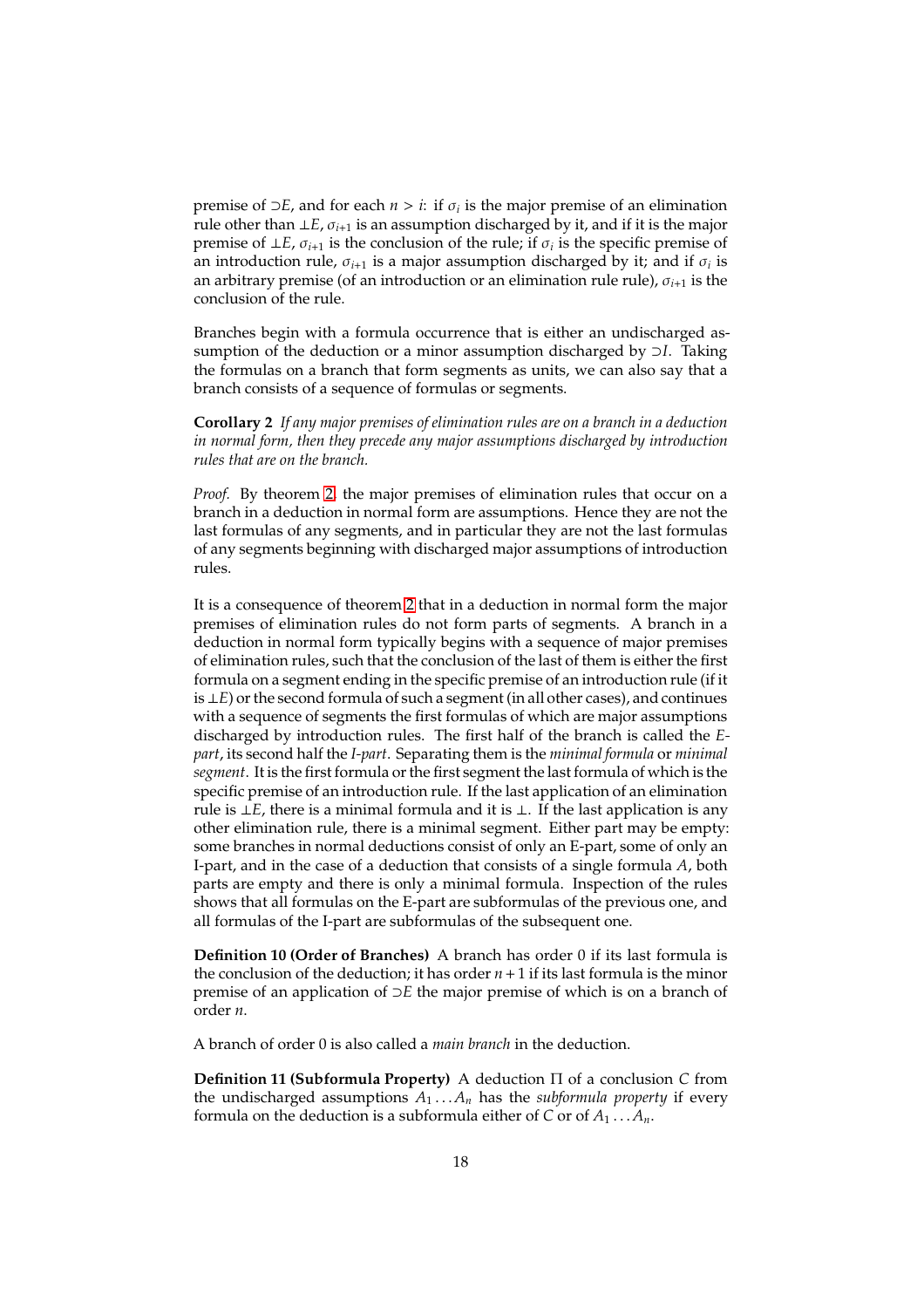For brevity we may speak of a segment being the premise, conclusion or discharged assumption of a rule if its last or first formula is the premise, conclusion or discharged assumption of that rule.

#### <span id="page-18-0"></span>**Theorem 3** *Deductions in normal form have the subformula property.*

*Proof.* By inspection of the rules and an induction over the order of branches. Consider a branch of order 0. The branch begins with a (possibly empty) sequence of major premises of elimination rules, going from major premise to assumption discharged by the elimination rule, until it reaches a specific premise of an introduction rule, and then continues with segments discharged by introduction rules, until it reaches the conclusion of the deduction. All formulas on the latter part of the branch are subformulas of the conclusion of the deduction. All formulas on the former part of the branch are subformulas either of an assumption that remains undischarged in the deduction, in which case they are subformulas of a formula that is an undischarged assumption of the deduction, or they are subformulas of a formula discharged by ⊃*I*, in which case they are subformulas of a subformula of the conclusion. A branch that ends in the minor premise of ⊃*E* ends in a formula that is a subformula of a branch of lower order, and hence the theorem holds by induction.

**Corollary 3** *For any deduction in I, there is a deduction of the same conclusion from some of its undischarged assumptions with the subformula property.*

*Proof.* By theorems [1](#page-16-1) and [3.](#page-18-0)

Finally, let a *proof* be a deduction of **I** that has no undischarged assumptions. Elimination rules do not discharge assumptions above their major premises. Hence if in a deduction in normal form there is a main branch that does not have an I-part, it is not a proof. Contraposing and applying theorem [1](#page-16-1) establishes:

<span id="page-18-1"></span>**Corollary 4** *If there is a proof of A in I, then there is one that ends with an application of an introduction rule.*

The usual further corollaries follow. For instance, **I** has the disjunction property: if ⊢**<sup>I</sup>** *A* ∨ *B*, then either ⊢**<sup>I</sup>** *A* or ⊢**<sup>I</sup>** *B*.

**Corollary 5** *I is consistent.*

*Proof.* Suppose there is a proof of ⊥ in **I**. Then by corollary [4,](#page-18-1) there is a proof of ⊥ that ends with an application of an introduction rule. But ⊥ has no introduction rule. Hence there is no proof of ⊥.

### **5 Conclusion**

Negri and von Plato only formulate general elimination rules for the quantifiers [\(Negri and von Plato, 2001,](#page-24-6) 64), but not general introduction rules. They also do not give rules for equality. To close this paper, I will briefly consider the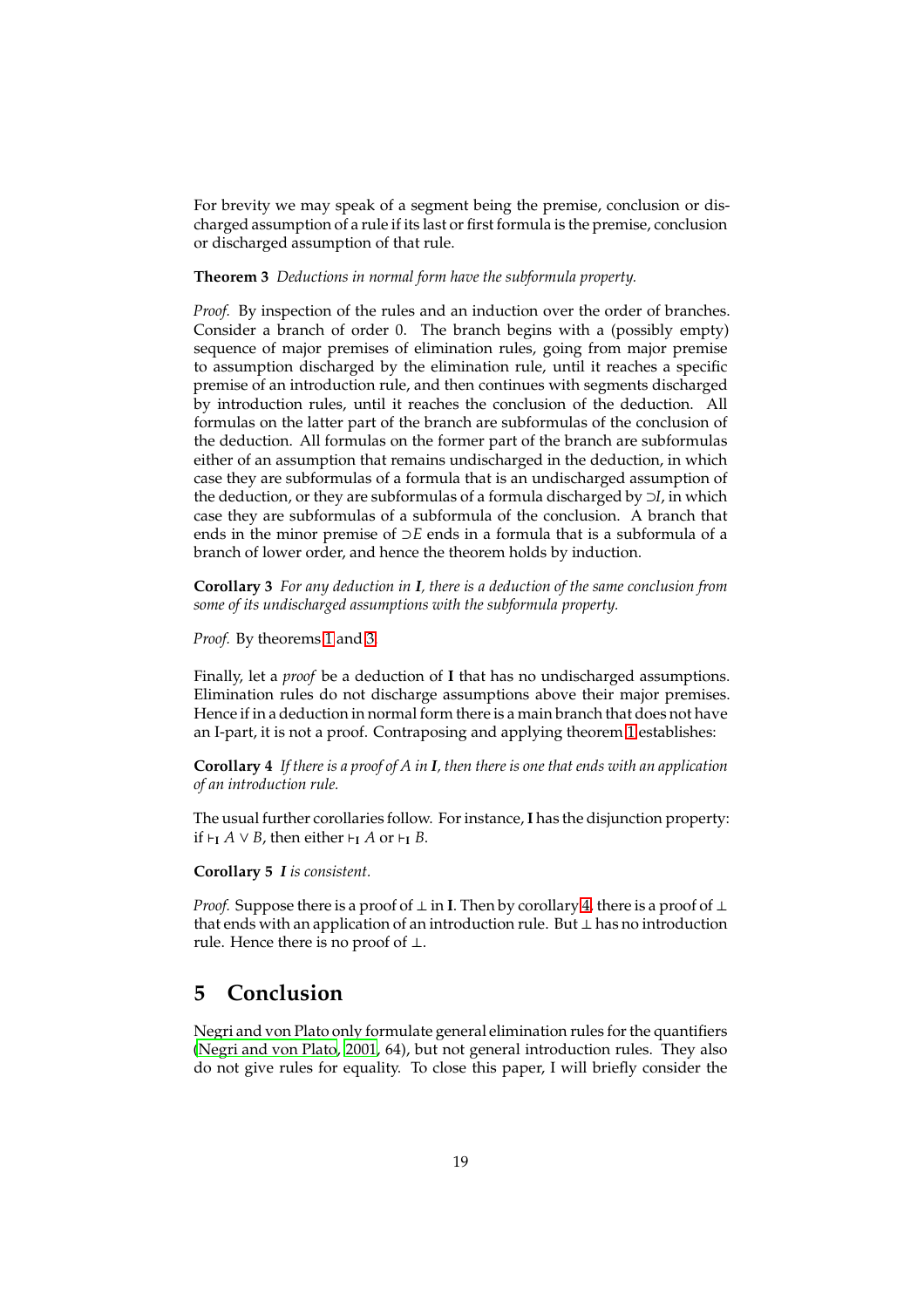formalisation of a full system of intuitionistic predicate logic with equality with general introduction and elimination rules.<sup>[21](#page-19-0)</sup>

The language has two disjoint sets of variables, the *parameters a*, *b*, *c* . . . playing the role of free variables, and the variables to be bound by the quantifiers  $x, y, z, \ldots$ , which do not occur free in formulas. The terms of the language are built up from the parameters, constant symbols and function symbols in the usual way. An expressions that is like a formula or a term, but containing free variables instead of parameters, is often called a pseudo-formula or a pseudoterm.

 $A_t^x$  is the result of substituting all occurrences of the variable *x* in *A* by the term  $t^{22}$  $t^{22}$  $t^{22}$   $\Xi_t^a$  is the result of substituting the term *t* for the parameter *a* throughout deduction Ξ.

The elimination rule for the existential quantifier already has the form of general elimination rules. The general elimination rule for the universal quantifier has the same form but with a different use of terms:

$$
\begin{array}{ccc}\n & [A_a^x]^i & [A_t^x]^i \\
\Sigma & \Pi & \Sigma & \Pi \\
\hline\n\exists xA & C \\
C & \exists E \, i & \forall xA & C \\
\hline\n\end{array}
$$

where in ∃*E*, the parameter *a* does not occur in ∃*xA*, nor in *C*, nor in any formulas undischarged in  $\Pi$  except those of the assumption class  $[A^x_a]$ .

The following are general introduction rules for the quantifiers:

|               | $[\exists xA]^{i}$ |               |         | $[\forall xA]^{i}$ |
|---------------|--------------------|---------------|---------|--------------------|
|               | Ħ                  |               |         |                    |
| $A^x_{\iota}$ |                    |               | $A_a^x$ | ∀I i               |
|               |                    | $\exists I$ i |         |                    |

where in ∀*I*, the parameter *a* does not occur in undischarged assumptions of Π. Deductions in the system of intuitionistic predicate logic are defined by adding clauses for these four rules to the inductive step of definition [2.](#page-6-3)

It is worth remarking that the rules for both quantifiers have the same form and differ only with respect to the occurrences of terms and parameters and consequently where restrictions on parameters are imposed.

The major premise of an application of ∃*E*, ∀*E* is, as before, its leftmost premise, the other being its arbitrary premise. Similarly for the specific and arbitrary premises of ∃*I*, ∀*I*. The major assumptions discharged by their applications are the formulas taking the places of ∃*xA* and ∀*xA*, respectively. The definition of 'maximal formula' is as before, as is that of 'maximal segment', except that segments now of course also arise by applications of the rules for the quantifiers in the evident way.

<span id="page-19-0"></span><sup>&</sup>lt;sup>21</sup>The rules for ∃ and = of this section are also found in [\(Milne](#page-24-12), [2015\)](#page-24-12). In (Kürbis, [2021\)](#page-24-14) it is shown that deductions in normal form in Milne's system of classical predicate logic with ∃, but not with ∀, satisfy the subformula property.

<span id="page-19-1"></span><sup>&</sup>lt;sup>22</sup>If *t* is a pseudo-term, it is assumed that none of its free variables gets bound by the substitution, i.e. that *t* is free for *x* in *A*. But notice that, if the result of the substitution is to be a formula rather than a pseudo-formula, as is the case in the use made of this notation in rules of inference, we need not consider this possibility: we only need to consider terms, not pseudo-terms. Analogously for the next kind of substitution.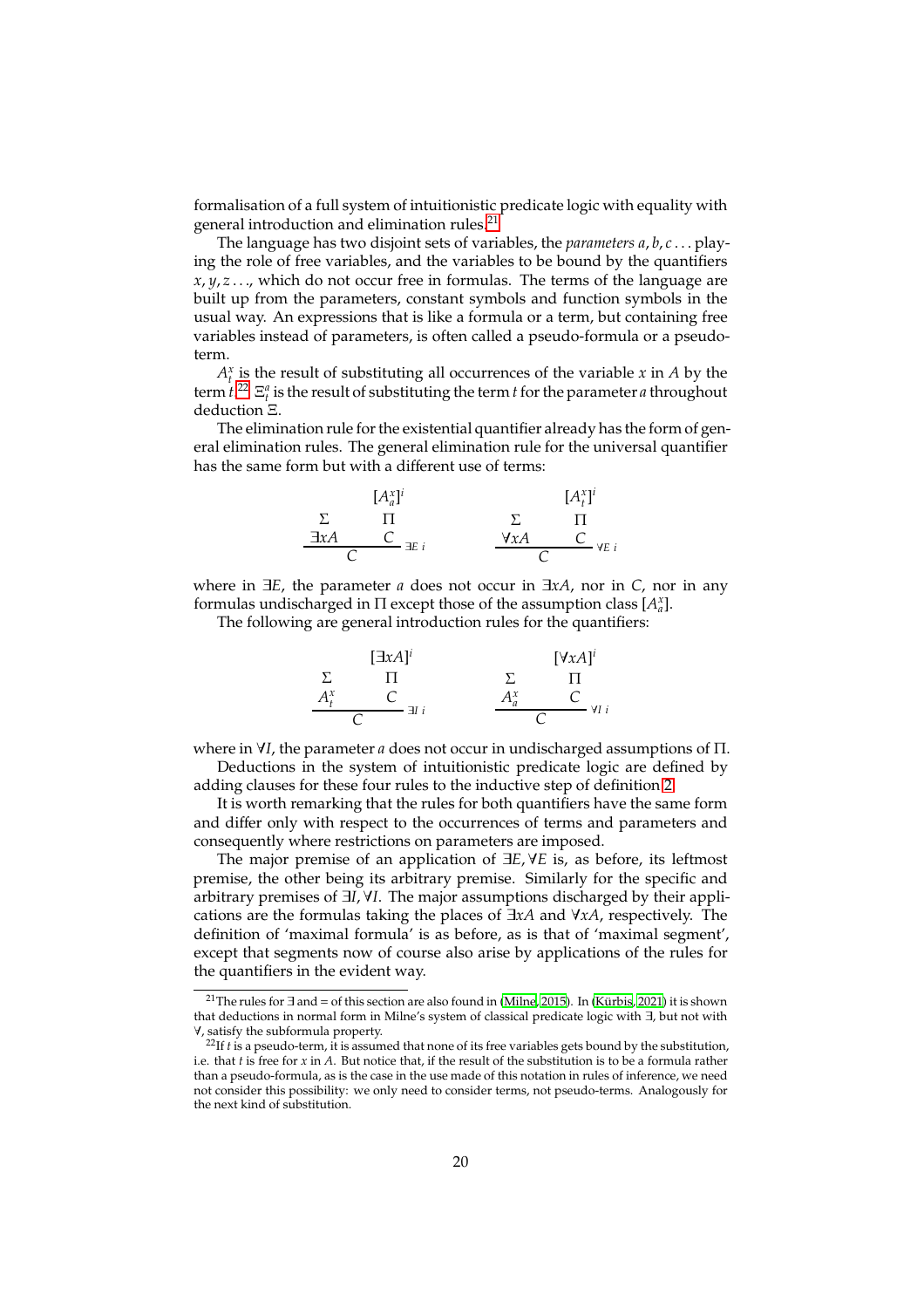As we have an unlimited amount of parameters at our disposal, we may adopt the convention that every application of ∃*E* and ∀*I* has its own parameter, so that the parameter of an application of ∀*I* only occurs in its specific premise and the formulas from which it is derived, and the parameter of an application of ∃*E* occurs only in the formulas in the assumption class discharged by it and formulas derived from them. Consequently, the parameter occurs only above the application of the rule in a deduction, and any application of ∃*E* or ∀*I* below it has a different parameter. Call this the *parameter convention*.

Inspection of the reduction procedures for the propositional connectives shows that, if the parameter convention is upheld, then any correct application of ∃*E* or ∀*I* in the initial deduction remains correct in the reduced deduction.

The following are the reduction procedures for maximal formulas of the form ∃*xA* and ∀*xA*, continuing the numbering of those for propositional logic:

4. The maximal formula has the form ∃*xA*. Convert the deduction on the left into the deduction on the right:



where the procedure is again as in the cases of the propositional connectives: if assumption class *k* contains only one formula, the final step by ∃*I* is omitted. By the parameter convention, in the initial deduction *a* occurs only in Ξ, and hence after its replacement by *t* it disappears altogether from the reduced deduction, which therefore is a correct deduction.

5. The maximal formula has the form ∀*xA*. Convert the deduction on the left into the deduction on the right:



where the procedure is again as in the cases of the propositional connectives: if assumption class *k* contains only one formula, the final step by ∀*E* is omitted. By the parameter convention, in the initial deduction *a* occurs only in Ξ, and, as it is no longer present in  $\Xi^a_t$  upon replacement by *t*, this is the only place where it remains in the reduced deduction, which therefore is a correct deduction.

The additional permutative reduction procedures for maximal segments pose no further problems, and I will not give them.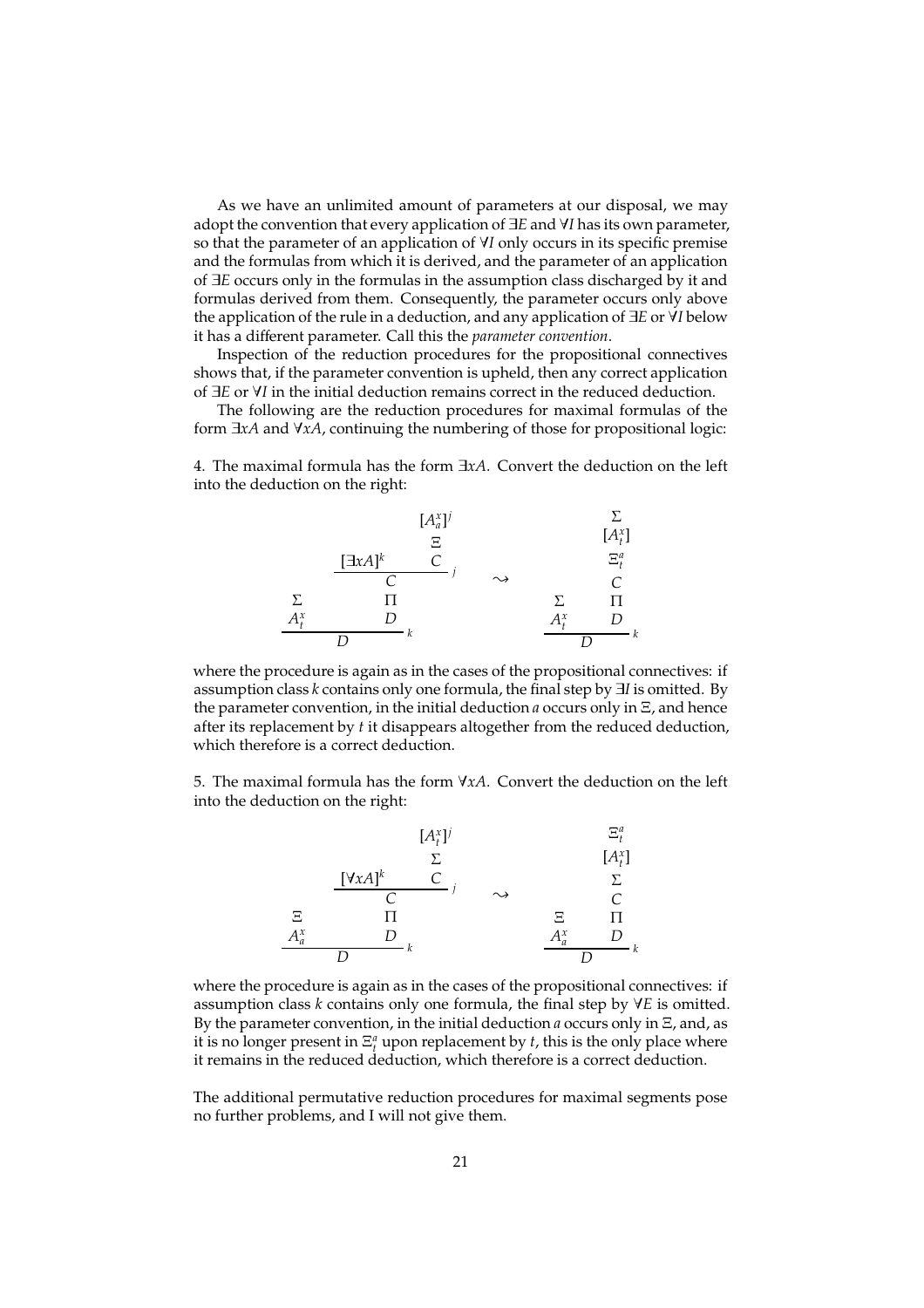The results of the previous section go through as before, if substitution instances of formulas of the form ∀*xA* and ∃*xA* are counted amongst their subformulas. Corollary [4](#page-18-1) for intuitionistic predicate logic is used to prove the existence property: if there is a proof of ∃*xA*, then, for some term *t*, there is a proof of  $A_t^x$ .

Finally, what would general introduction and elimination rules for equality be? Equality raises a number of philosophical questions, not the least, in the present context, whether it is a logical constant the meaning of which may be defined by the rules of inference governing it. I will not try to answer this question here, but the second set of rules to be given, which effectively capture Leibniz' definition of equality, do, it seems to me, have a fair claim on satisfying the criteria of inferentialist semantics.<sup>[23](#page-21-0)</sup>

The following is a general elimination rule for =:

$$
[P_{t_2}^x]^i
$$
  
\n
$$
\Pi \qquad \Sigma \qquad \Xi
$$
  
\n
$$
t_1 = t_2 \qquad P_{t_1}^x \qquad C
$$
  
\n
$$
C
$$
  
\n
$$
= E i
$$

where *P* is atomic. The general case follows by induction. To exclude trivial applications of  $=E$ , we may require  $t_1$  and  $t_2$  to be different.

One option of a general introduction rule for equality follows the pattern of the rule for ⊤ considered in Remark 2 of section 2. An assumption of the form *t* = *t* may be discharged at any moment in a deduction:

$$
[t = t]^i
$$
  
\n
$$
\Pi
$$
  
\n
$$
\frac{C}{C} = I
$$

The ban on vacuous discharge prevents futile applications of this rule with no further effect than to deduce formulas from themselves.

The major premise of  $= E$  is  $t_1 = t_2$ , its minor premise is  $P_{t_1}^x$ , the major assumption discharged by  $=$  *I* is  $t = t$ , and in both rules *C* is the arbitrary premise.

Deductions in intuitionistic predicate logic with equality are defined by extending the inductive step of the definition of deductions in intuitionistic predicate logic by clauses for these two rules.

The additional permutative reduction procedures for these rules follow the usual pattern. If the requirement of the difference of  $t_1$  and  $t_2$  in  $=E$  is imposed, there are no maximal formulas of the form  $t_1 = t_2$ . Otherwise the reduction procedure is straightforward and also follows a by now familiar pattern. Replace the deduction on the left by the deduction on the right, where the final application of =*I* is omitted, if *k* contains only one formula:

$$
[P_t^x]^j \qquad \sum_{\substack{\sum \atop \sum t = t_1^k \ p_t^x \\ \frac{C}{C} k}} \sum_{\substack{\sum \atop \sum t = t_1^k \ p_t^x \\ \frac{C}{C} k}} \sum_{\substack{\sum \atop \sum t = t_1^k \ p_t^x \\ \frac{C}{C} k}} \sum_{\substack{\sum \atop \sum t = t_1^k \ p_t^x \\ \frac{C}{C} k}} \sum_{\substack{\sum t = t_1^k \ p_t^x \\ \frac{C}{C} k}} \sum_{\substack{\sum t = t_1^k \ p_t^x \\ \frac{C}{C} k}} \sum_{\substack{\sum t = t_1^k \ p_t^x \\ \frac{C}{C} k}} \sum_{\substack{\sum \atop \sum t = t_1^k \ p_t^x \\ \frac{C}{C} k}} \sum_{\substack{\sum \atop \sum t = t_1^k \ p_t^x \\ \frac{C}{C} k}} \sum_{\substack{\sum \atop \sum t = t_1^k \ p_t^x \\ \frac{C}{C} k}} \sum_{\substack{\sum \atop \sum t = t_1^k \ p_t^x \\ \frac{C}{C} k}} \sum_{\substack{\sum \atop \sum t = t_1^k \ p_t^x \\ \frac{C}{C} k}} \sum_{\substack{\sum \atop \sum t = t_1^k \ p_t^x \\ \frac{C}{C} k}} \sum_{\substack{\sum \atop \sum t = t_1^k \ p_t^x \\ \frac{C}{C} k}} \sum_{\substack{\sum \atop \sum t = t_1^k \ p_t^x \\ \frac{C}{C} k}} \sum_{\substack{\sum \atop \sum t = t_1^k \ p_t^x \\ \frac{C}{C} k}} \sum_{\substack{\sum \atop \sum t = t_1^k \ p_t^x \\ \frac{C}{C} k}} \sum_{\substack{\sum \atop \sum t = t_1^k \ p_t^x \\ \frac{C}{C} k}} \sum_{\substack{\sum \atop \sum t = t_1^k \ p_t^x \\ \frac{C}{C} k}} \sum_{\substack{\sum \atop \sum t = t_1^k \ p_t^x \\ \frac{C}{C} k}} \sum_{\substack{\sum \atop \sum t = t_1^k \ p_t^x \\ \frac{C}{C} k}} \sum_{\substack{\sum \atop \sum t = t_1^k \ p_t^x \\ \frac{
$$

<span id="page-21-0"></span><sup>23</sup>For an in depth discussion of equality in inferentialist semantics, a survey of existing proposals and a novel approach, see [\(Indrzejczak](#page-24-21), [2021](#page-24-21)).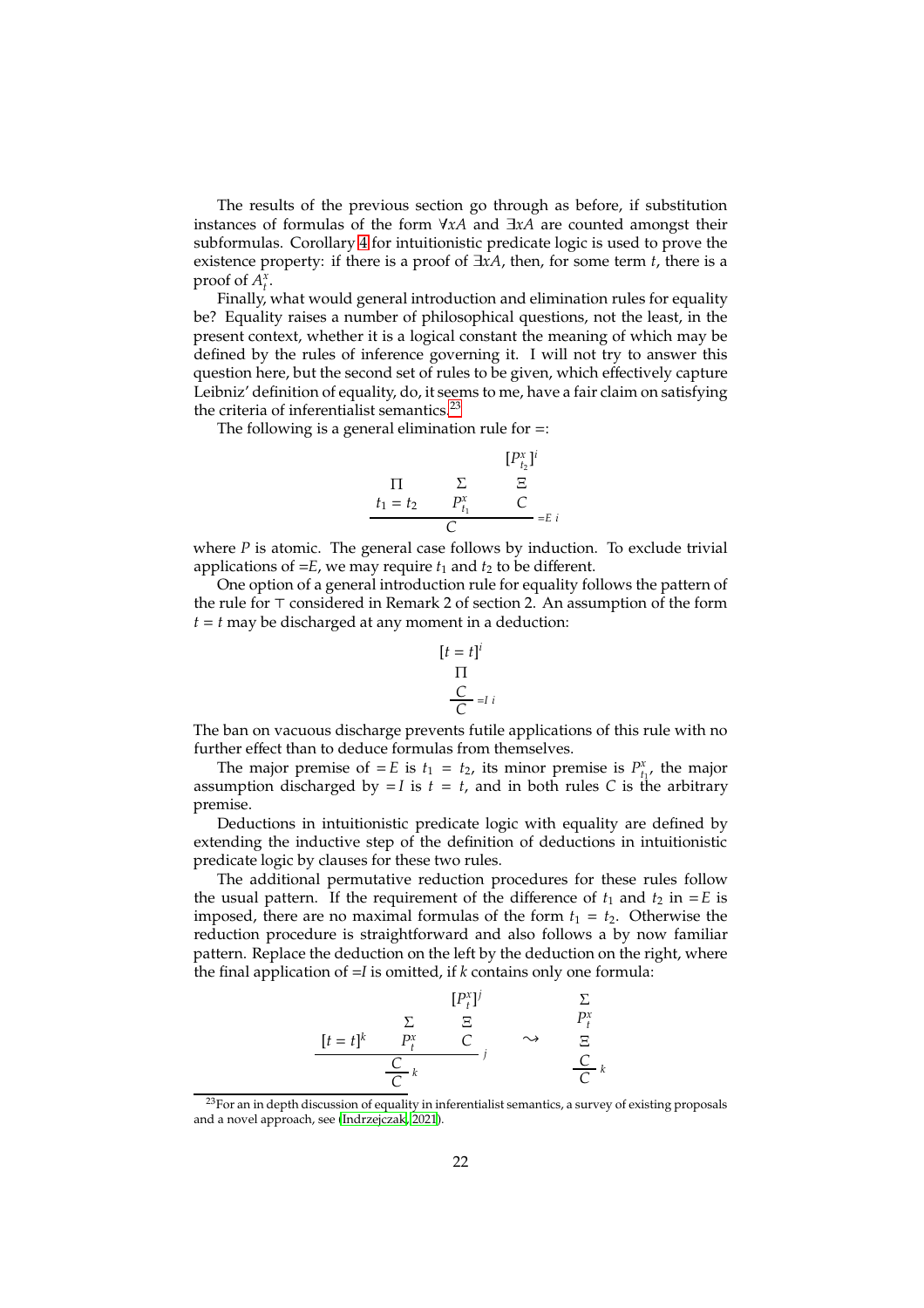As *P* is atomic, the reduction procedure cannot introduce new maximal formulas into the reduced deduction.

A slightly more original option for a general introduction rule for equality results by modifying a rule proposed by Read to fit the present framework. Read observes that, if we add predicate parameters to the language, then  $t_1 = t_2$ may be inferred if there is a deduction of  $F_{t_2}^x$  from  $F_{t_1}^x$  in which *F* is a predicate parameter not occurring in any undischarged assumptions except  $F_{t_1}^x$ , and conversely, a deduction of  $F_{t_1}^x$  from  $F_{t_2}^x$  in which *F* is a predicate parameter not occurring in any undischarged assumptions except  $F_{t_2}^x$  [\(Read, 2004,](#page-24-22) 116). This captures one half of Leibniz' definition of  $t_1 = t_2$  as  $\forall F(T^x_{t_1} \equiv F^x_{t_2})$  in inferentialist terms. Cast into the form of general introduction rules, the rule becomes:



where the predicate parameter *F* does not occur in any formulas undischarged in  $\Pi$  and  $\Sigma$  except in those of the assumption classes  $[F_{t_2}^x]$  and  $[F_{t_1}^x]$ .

The major assumption discharged by this rule is  $t_1 = t_2$ . Suitable terminology for formulas in assumption classes  $[F_{t_1}^x]$  and  $[F_{t_2}^x]$  would be the *parametric* assumptions discharged by =*I'*. Its specific premises are the conclusions  $F_{t_1}^x$  and *F*<sub>*t*2</sub></sub> of Π and Σ. *C* is the arbitrary premise.

Considerations of harmony should then lead us to adding a second elimination rule for equality symmetrical to the first:

$$
[P_{t_1}^x]^i
$$
  
\n
$$
\Pi \qquad \Sigma \qquad \Xi
$$
  
\n
$$
t_1 = t_2 \qquad P_{t_2}^x \qquad C
$$
  
\n
$$
C
$$
  
\n
$$
= E^s i
$$

where *P* is atomic. Together  $=E$  and  $=E^S$  capture the other half of Leibniz' definition of equality in inferential terms.

It would be possible to dispense with one of the deductions  $\Pi$  and  $\Sigma$  in  $=$ *I'*: given, say, Σ̂, replacing *Fx* by *x* = *t*<sub>1</sub>, which is possible if *F* is a parameter satisfying the conditions of an application of  $=$ *I'*, gives a deduction of  $t_2 = t_1$ from  $t_1 = t_1$ ; the latter is provable by a single application of  $= I'$  using  $F_{t_1}^x$  as both premises and discharged assumptions; applying =*E* to the thus concluded  $t_1 = t_2$  with  $F_{t_2}^x$  as minor premise and  $F_{t_1}^x$  as arbitrary premise, discharged assumption and conclusion yields the deduction of  $F_{t_1}^x$  from  $F_{t_2}^x$  required for an application of =*I'*. If this is done, harmony demands that the introduction rule for equality should be paired with only one elimination rule; dispensing with Π, this should be =*E*, =*E <sup>S</sup>* being derivable from the symmetry of equality, which in turn is derivable from =*E* and the reflexivity of equality. For philosophical reasons, however, it may be preferable to leave =*I* ′ as it is: the single deduction is sufficient only in the presence of  $=E$ , and so  $=I'$  could not be said to define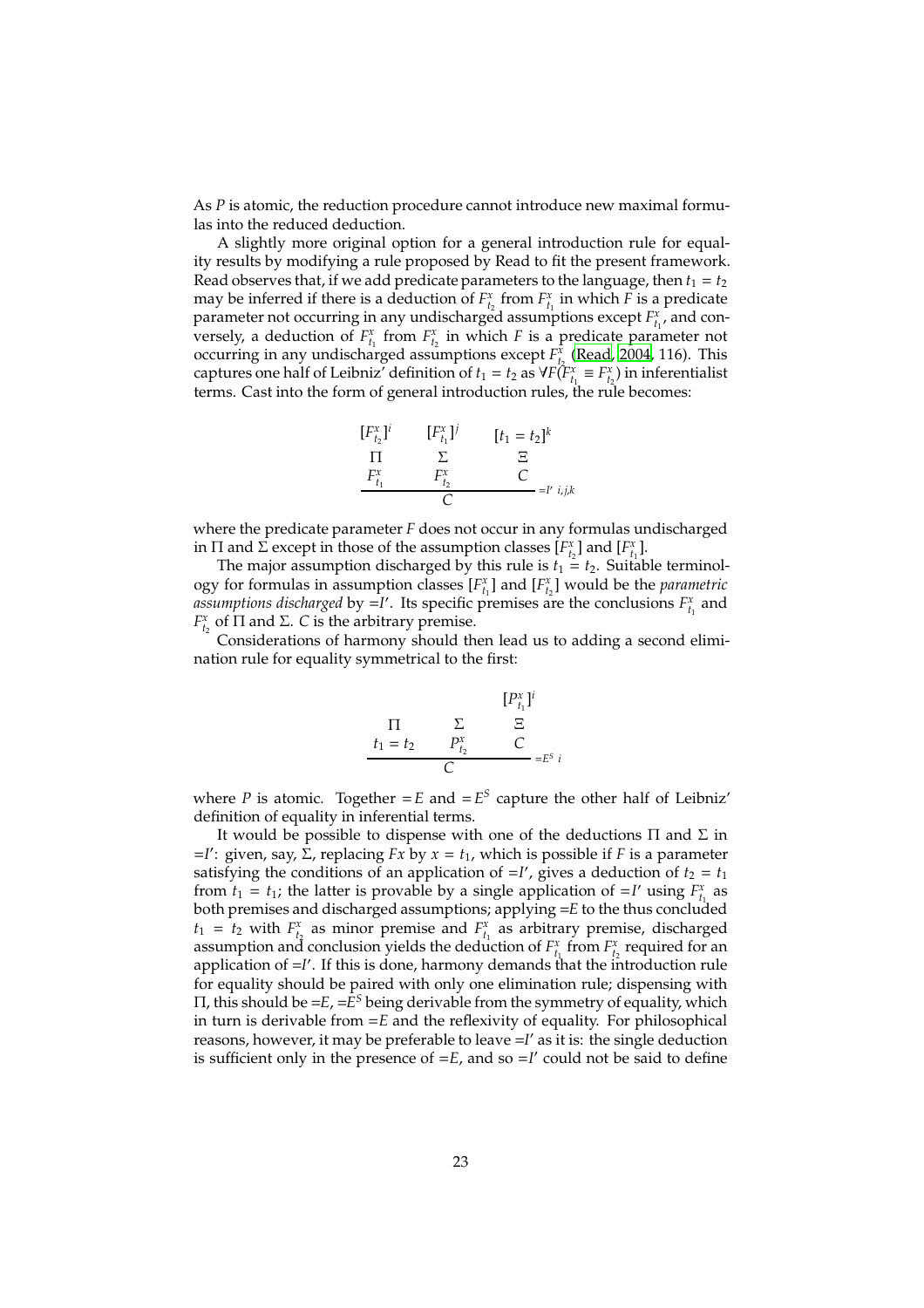the meaning of =, while its elimination rule merely exploits this meaning as so defined according to the inversion principle.<sup>[24](#page-23-3)</sup>

If deductions in intuitionistic predicate logic with equality are defined by =*I* ′ instead of =*I* in the inductive step, then the reduction procedure for maximal formulas of the form  $t_1 = t_2$  is less trivial. We may assume that a corresponding version of the parameter convention is upheld for predicate parameters with respect to applications of  $= I'$ . Transform the deduction on the left into the deduction on the right, where  $\Sigma_{p}^{F}$  is the result of substituting the predicate parameter *F* by *P* throughout Σ, and as always, the final step by =*I* ′ is omitted if assumption class *k* contains only one formula:

$$
[P_{t_2}^x]^l
$$
  
\n
$$
[P_{t_1}^x]^l
$$
  
\n
$$
[P_{t_1}^x]^l
$$
  
\n
$$
[F_{t_1}^x]^i
$$
  
\n
$$
[F_{t_1}^x]^j
$$
  
\n
$$
[F_{t_1}^x]^i
$$
  
\n
$$
[F_{t_1}^x]^i
$$
  
\n
$$
[F_{t_1}^x]^i
$$
  
\n
$$
[F_{t_1}^x]^i
$$
  
\n
$$
[F_{t_1}^x]^i
$$
  
\n
$$
[F_{t_1}^x]^i
$$
  
\n
$$
[F_{t_1}^x]^i
$$
  
\n
$$
[F_{t_1}^x]^i
$$
  
\n
$$
[F_{t_1}^x]^i
$$
  
\n
$$
[F_{t_1}^x]^i
$$
  
\n
$$
[F_{t_1}^x]^i
$$
  
\n
$$
[F_{t_1}^x]^i
$$
  
\n
$$
[F_{t_1}^x]^i
$$
  
\n
$$
[F_{t_1}^x]^i
$$
  
\n
$$
[F_{t_1}^x]^i
$$
  
\n
$$
[F_{t_1}^x]^i
$$
  
\n
$$
[F_{t_1}^x]^i
$$
  
\n
$$
[F_{t_1}^x]^i
$$
  
\n
$$
[F_{t_1}^x]^i
$$
  
\n
$$
[F_{t_1}^x]^i
$$
  
\n
$$
[F_{t_1}^x]^i
$$
  
\n
$$
[F_{t_1}^x]^i
$$
  
\n
$$
[F_{t_1}^x]^i
$$
  
\n
$$
[F_{t_1}^x]^i
$$
  
\n
$$
[F_{t_1}^x]^i
$$
  
\n
$$
[F_{t_1}^x]^i
$$
  
\n
$$
[F_{t_1}^x]^i
$$
  
\n
$$
[F_{t_1}^x]^i
$$
  
\n

By the parameter convention for predicate letters, *F* occurs only in Π and Σ, from which it disappears after replacement by *P*, so the reduced deduction is a correct deduction. *P* being atomic, the reduction procedure does not introduce new maximal formulas into the deduction. In case the maximal formula arises from an application of  $=E^S$ ,  $P_{t_1}^x$  and  $P_{t_2}^x$  are interchanged, and the reduction procedure replaces *F* by *P* in Π instead of in Σ.

Permutative reduction procedures pose once more no further problems.

**Acknowledgements.** I would like to thank the referees for *Synthese* for their thoughtful engagement and suggestions for improvement. The research that lead to the final version of this paper was funded by the Alexander von Humboldt Foundation.

### **References**

- <span id="page-23-1"></span>Dummett, M. (1978). The philosophical basis of intuitionistic logic. In *Truth and Other Enigmas*, pp. 215–247. London: Duckworth.
- <span id="page-23-2"></span>Dummett, M. (1993). *The Logical Basis of Metaphysics*. Cambridge, Mass.: Harvard University Press.
- <span id="page-23-0"></span>Gentzen, G. (1934). Untersuchungen ¨uber das logische Schließen. *Mathematische Zeitschrift 39*, 176–210, 405–431.

<span id="page-23-3"></span> $24$ Read's rule, in fact, has only one of the deductions. Read shows the redundancy of a second deduction by replacing  $F$  by  $\neg F$  in the first and contraposing. This move is not available in intuitionistic logic. A similar comment to the above applies: it would then not appear to be its introduction rule alone that defines the meaning of =, as an appeal to (classical) negation is required. For a discussion of the effect of various forms of or restrictions imposed on Leibniz' definition of equality, see [\(Indrzejczak](#page-24-21), [2021](#page-24-21), Sec. 3).